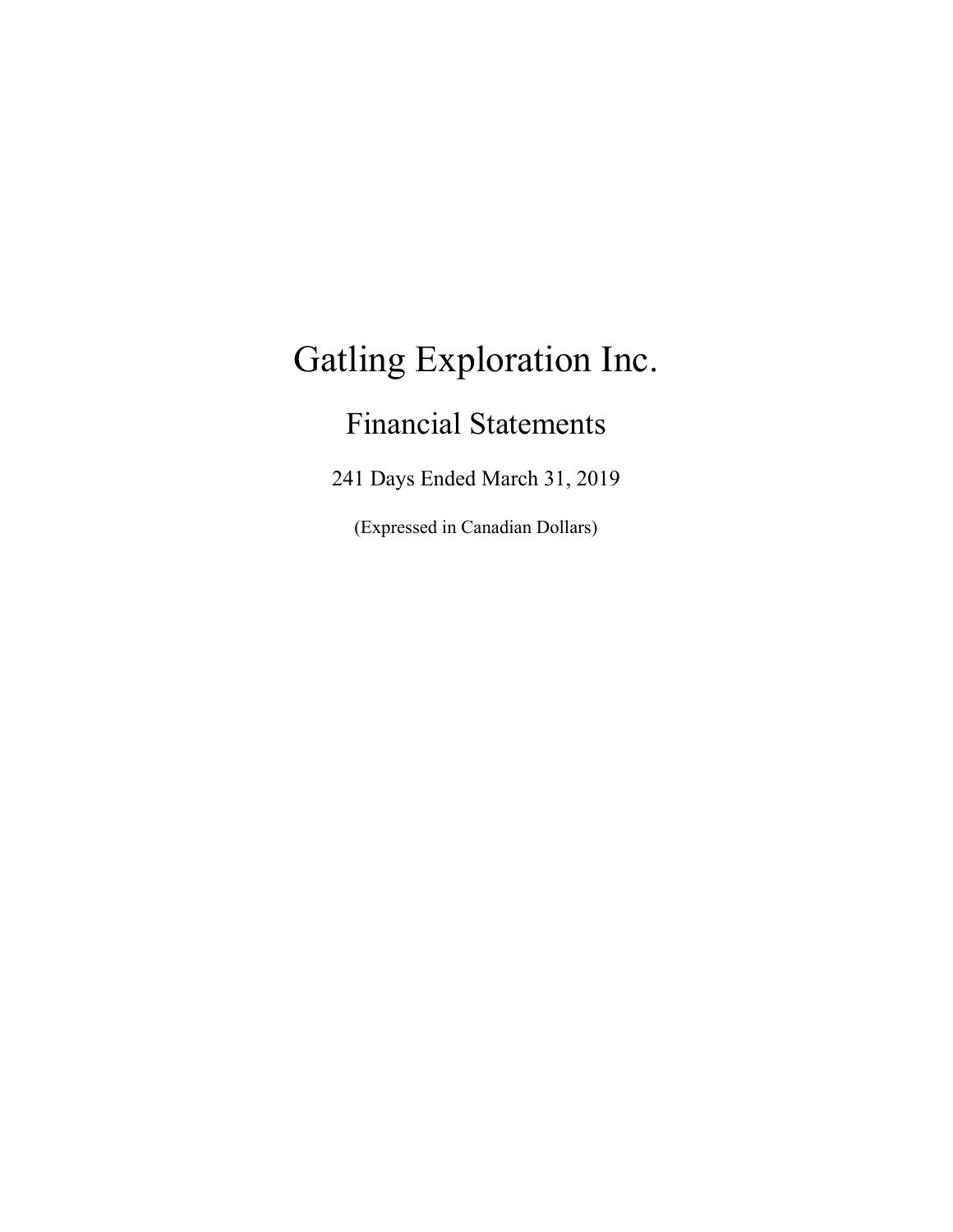Gatling Exploration Inc.

241 Days Ended March 31, 2019

| <b>INDEX</b>                           | <b>Page</b>    |
|----------------------------------------|----------------|
| <b>Financial Statements</b>            |                |
| Independent Auditor's Report           |                |
| <b>Statement of Financial Position</b> | $\mathbf{1}$   |
| <b>Statement of Comprehensive Loss</b> | $\overline{2}$ |
| Statement of Changes in Equity         | 3              |
| <b>Statement of Cash Flows</b>         | $\overline{4}$ |
| Notes to the Financial Statements      | $5 - 20$       |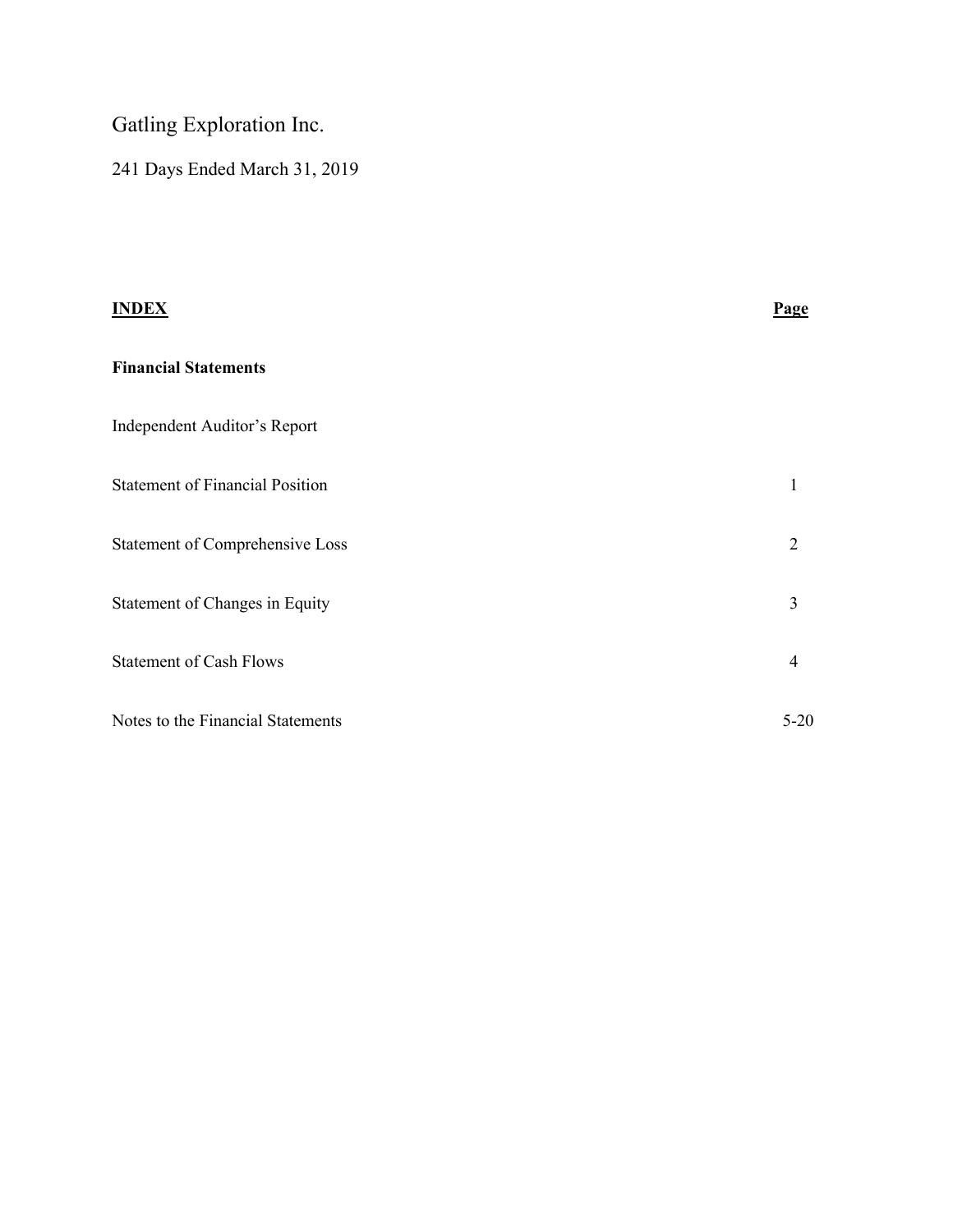

**Crowe MacKay LLP** 1100 - 1177 West Hastings St. Vancouver, BC V6E 4T5 Main +1 (604) 687-4511 Fax +1 (604) 687-5805

www.crowemackay.ca

# **Independent Auditor's Report**

To the Shareholders of Gatling Exploration Inc.

# **Opinion**

We have audited the financial statements of Gatling Exploration Inc. ("the Company"), which comprise the statement of financial position as at March 31, 2019 and the statements of comprehensive loss, changes in equity and cash flows for the period then ended, and notes to the financial statements, including a summary of significant accounting policies.

In our opinion, the accompanying financial statements present fairly, in all material respects, the financial position of the Company as at March 31, 2019, and its financial performance and its cash flows for the period then ended in accordance with International Financial Reporting Standards.

# **Basis for Opinion**

We conducted our audit in accordance with Canadian generally accepted auditing standards. Our responsibilities under those standards are further described in the *Auditor's Responsibilities for the Audit of the Financial Statements* section of our report. We are independent of the Company in accordance with the ethical requirements that are relevant to our audit of the financial statements in Canada, and we have fulfilled our other ethical responsibilities in accordance with these requirements. We believe that the audit evidence we have obtained is sufficient and appropriate to provide a basis for our opinion.

# **Other Information**

Management is responsible for the other information. The other information comprises:

• Management's Discussion and Analysis

Our opinion on the financial statements does not cover the other information and we do not express any form of assurance conclusion thereon.

In connection with our audit of the financial statements, our responsibility is to read the other information identified above and, in doing so, consider whether the other information is materially inconsistent with the financial statements or our knowledge obtained in the audit, or otherwise appears to be materially misstated.

We obtained the other information prior to the date of this auditor's report. If, based on the work we have performed on this other information, we conclude that there is a material misstatement of this other information, we are required to report that fact in this auditor's report. We have nothing to report in this regard.

# **Responsibilities of Management and Those Charged with Governance for the Financial Statements**

Management is responsible for the preparation and fair presentation of the financial statements in accordance with International Financial Reporting Standards, and for such internal control as management determines is necessary to enable the preparation of financial statements that are free from material misstatement, whether due to fraud or error.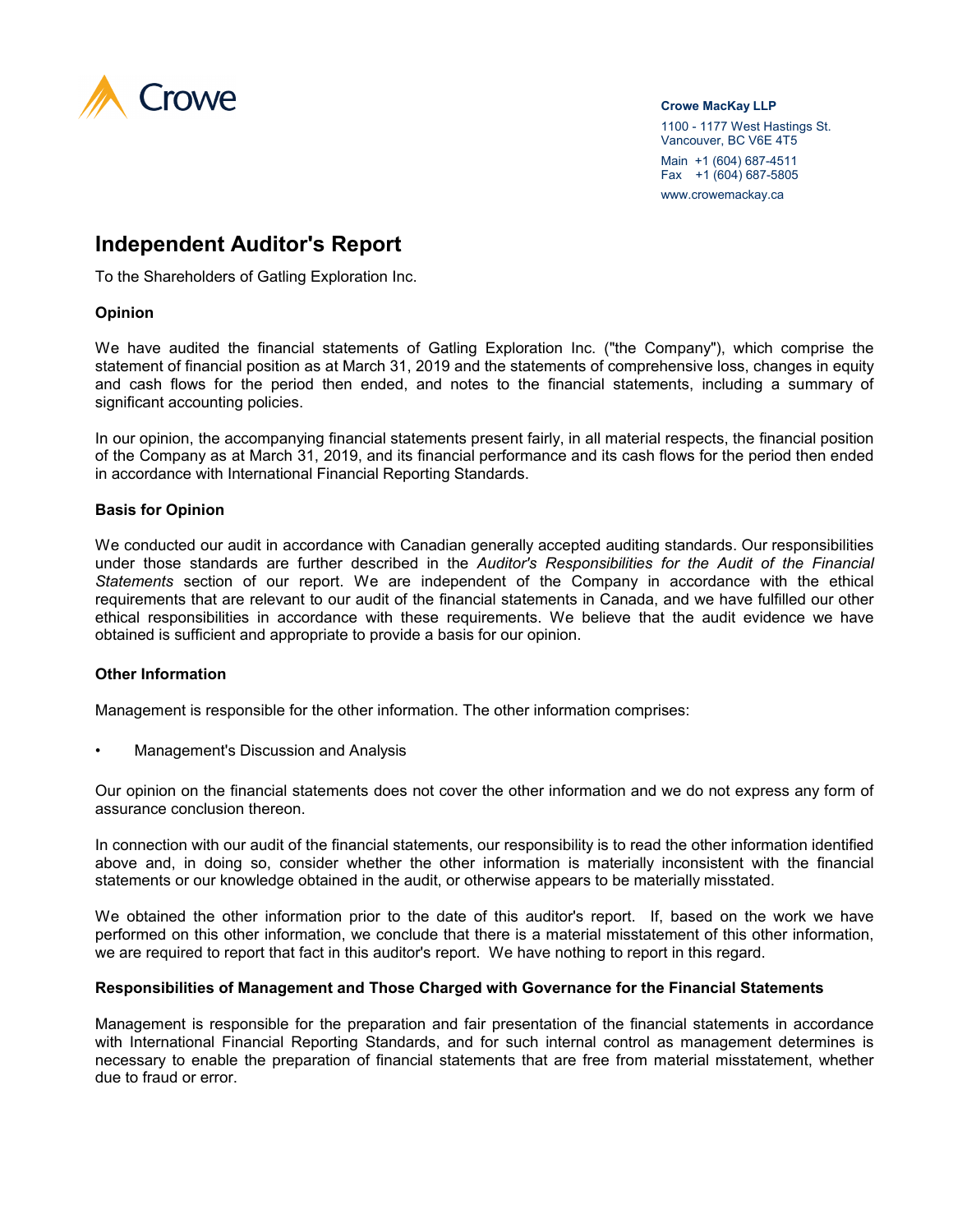In preparing the financial statements, management is responsible for assessing the Company's ability to continue as a going concern, disclosing, as applicable, matters related to going concern and using the going concern basis of accounting unless management either intends to liquidate the Company or to cease operations, or has no realistic alternative but to do so.

Those charged with governance are responsible for overseeing the Company's financial reporting process.

# **Auditor's Responsibilities for the Audit of the Financial Statements**

Our objectives are to obtain reasonable assurance about whether the financial statements as a whole are free from material misstatement, whether due to fraud or error, and to issue an auditor's report that includes our opinion. Reasonable assurance is a high level of assurance, but is not a guarantee that an audit conducted in accordance with Canadian generally accepted auditing standards will always detect a material misstatement when it exists. Misstatements can arise from fraud or error and are considered material if, individually or in the aggregate, they could reasonably be expected to influence the economic decisions of users taken on the basis of these financial statements.

As part of an audit in accordance with Canadian generally accepted auditing standards, we exercise professional judgment and maintain professional skepticism throughout the audit. We also:

- Identify and assess the risks of material misstatement of the financial statements, whether due to fraud or error, design and perform audit procedures responsive to those risks, and obtain audit evidence that is sufficient and appropriate to provide a basis for our opinion. The risk of not detecting a material misstatement resulting from fraud is higher than for one resulting from error, as fraud may involve collusion, forgery, intentional omissions, misrepresentations, or the override of internal control.
- Obtain an understanding of internal control relevant to the audit in order to design audit procedures that are appropriate in the circumstances, but not for the purpose of expressing an opinion on the effectiveness of the Company's internal control.
- Evaluate the appropriateness of accounting policies used and the reasonableness of accounting estimates and related disclosures made by management.
- Conclude on the appropriateness of management's use of the going concern basis of accounting and, based on the audit evidence obtained, whether a material uncertainty exists related to events or conditions that may cast significant doubt on the Company's ability to continue as a going concern. If we conclude that a material uncertainty exists, we are required to draw attention in our auditor's report to the related disclosures in the financial statements or, if such disclosures are inadequate, to modify our opinion. Our conclusions are based on the audit evidence obtained up to the date of our auditor's report. However, future events or conditions may cause the Company to cease to continue as a going concern.
- Evaluate the overall presentation, structure and content of the financial statements, including the disclosures, and whether the financial statements represent the underlying transactions and events in a manner that achieves fair presentation.

We communicate with those charged with governance regarding, among other matters, the planned scope and timing of the audit and significant audit findings, including any significant deficiencies in internal control that we identify during our audit.

We also provide those charged with governance with a statement that we have complied with relevant ethical requirements regarding independence, and to communicate with them all relationships and other matters that may reasonably be thought to bear on our independence, and where applicable, related safeguards.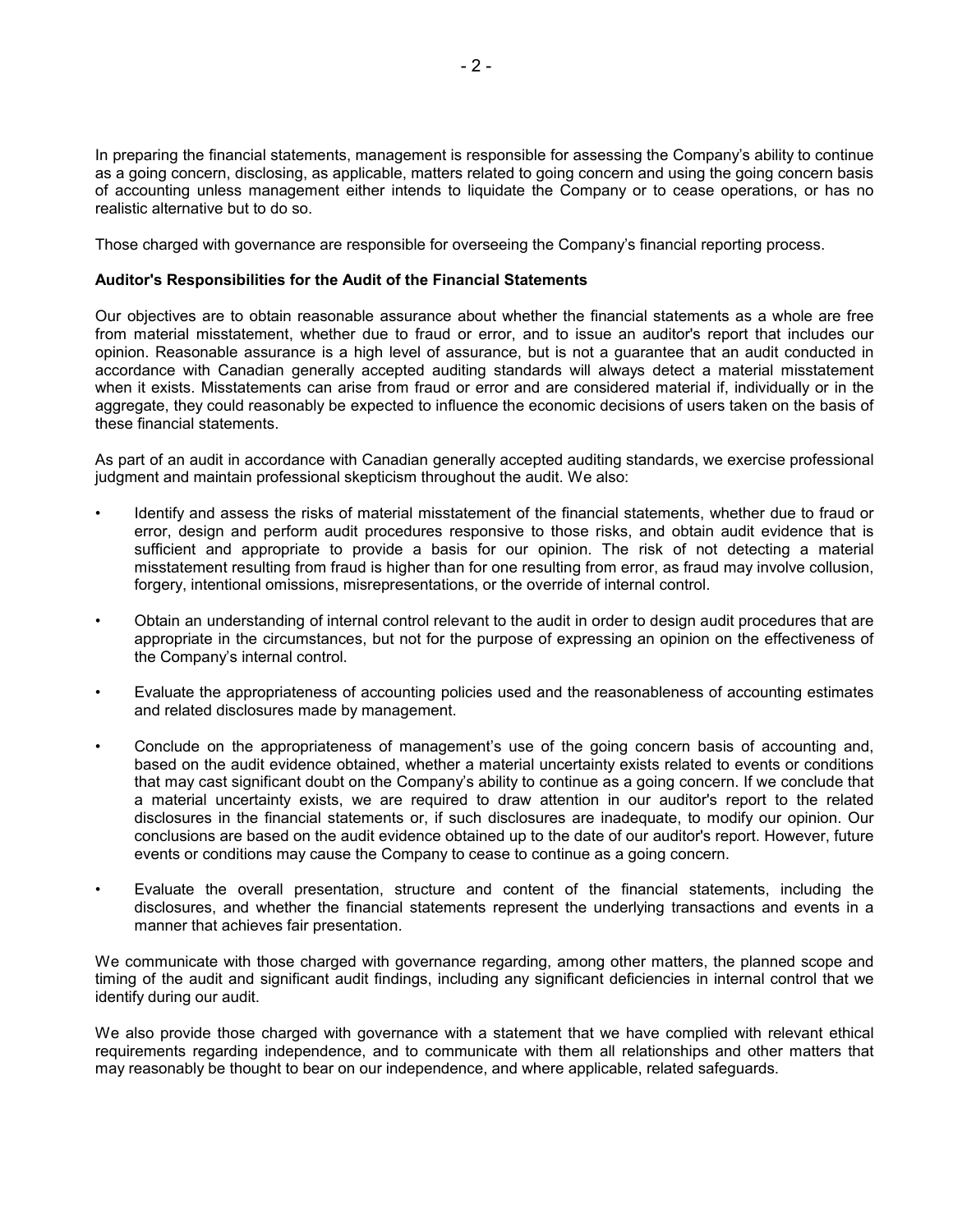The engagement partner on the audit resulting in this independent auditor's report is Diana Huang.

**"Crowe MacKay LLP"**

**Chartered Professional Accountants Vancouver, Canada July 5, 2019**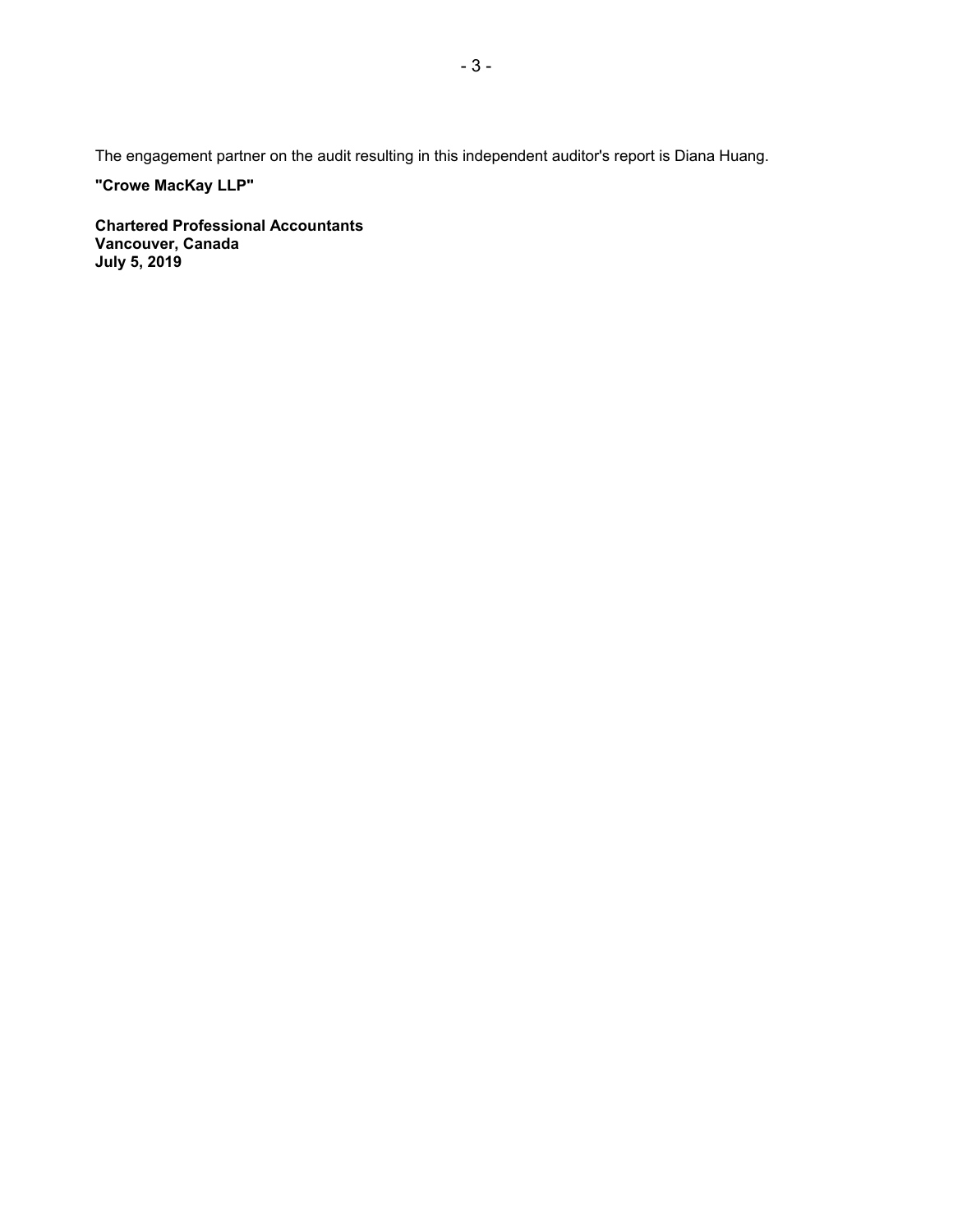# Gatling Exploration Inc. Statement of Financial Position (Expressed in Canadian Dollars)

|                                               |               | March 31, 2019 |  |
|-----------------------------------------------|---------------|----------------|--|
| <b>Assets</b>                                 |               |                |  |
| <b>Current</b>                                |               |                |  |
| Cash and cash equivalents                     | $\mathsf{\$}$ | 8,003,294      |  |
| Receivables                                   |               | 91,622         |  |
| Prepaid expenses                              |               | 401,755        |  |
|                                               |               | 8,496,671      |  |
| <b>Non-Current</b>                            |               |                |  |
| Deposits                                      |               | 155,387        |  |
| Equipment (note 7)                            |               | 447            |  |
|                                               | \$            | 8,652,505      |  |
| <b>Liabilities</b>                            |               |                |  |
| <b>Current</b>                                |               |                |  |
| Accounts payable and accrued liabilities      | \$            | 110,759        |  |
| Other liabilities (note 9)                    |               | 418,533        |  |
|                                               |               | 529,292        |  |
| <b>Shareholders' Equity</b>                   |               |                |  |
| <b>Share Capital (note 11)</b>                |               | 12,378,787     |  |
| <b>Share-based Payments Reserve (note 11)</b> |               | 1,213,212      |  |
| <b>Deficit</b>                                |               | (5,468,786)    |  |
|                                               |               | 8,123,213      |  |
|                                               | \$            | 8,652,505      |  |

# **Commitments** (note 14) **Subsequent Event** (note 15)

Approved on behalf of the Board:

| "Richard Boulay" | "Nav Dhaliwal" |
|------------------|----------------|
| Director         |                |
| Richard Boulay   | Nav Dhaliwal   |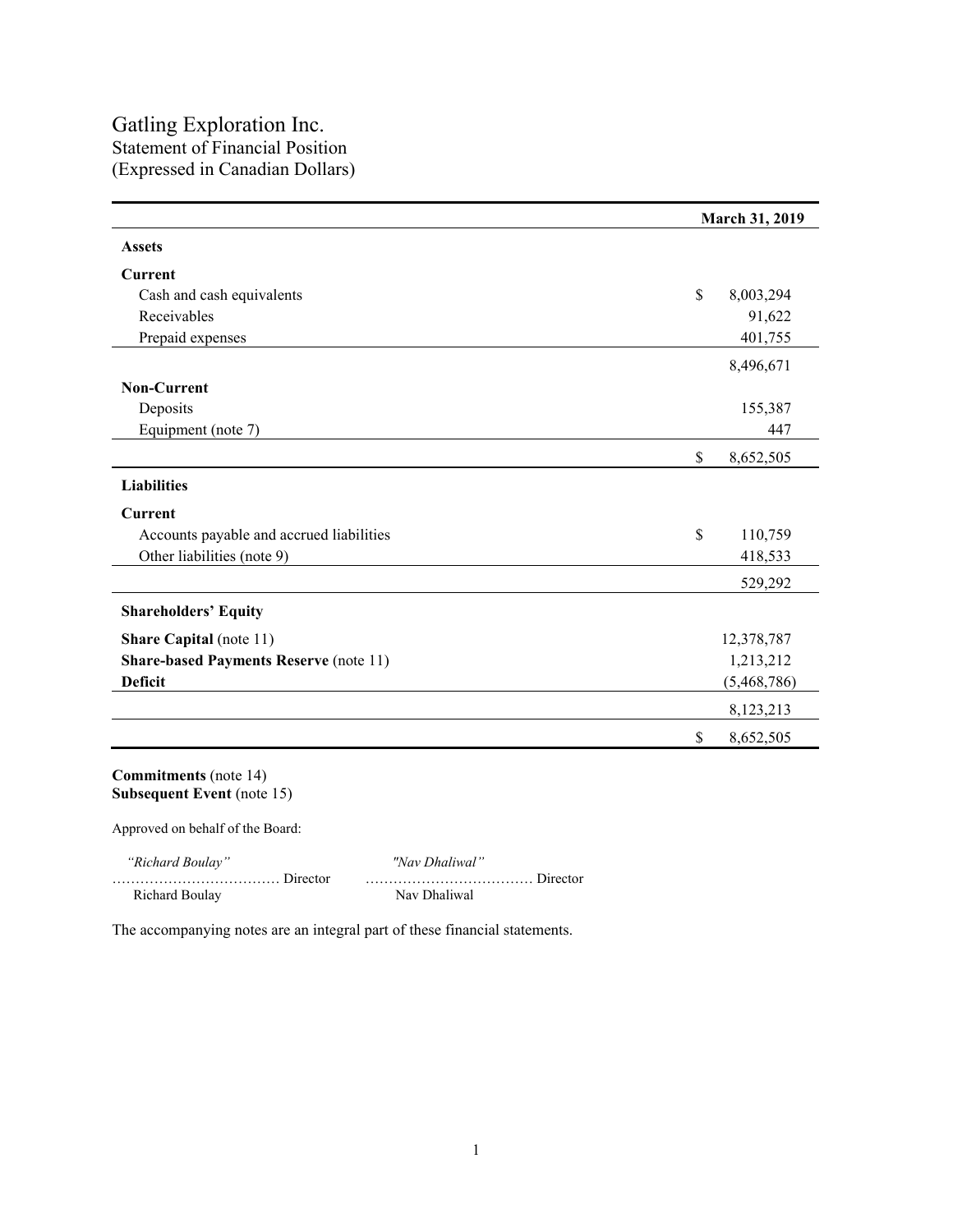# Gatling Exploration Inc. Statement of Comprehensive Loss For the 241 Days Ended March 31 (Expressed in Canadian Dollars)

|                                                              | 2019              |
|--------------------------------------------------------------|-------------------|
|                                                              |                   |
| <b>Expenses</b>                                              |                   |
| Consulting fees (note 10)                                    | \$<br>262,847     |
| Depreciation (note 7)                                        | 50                |
| Exploration and evaluation expenditures (notes 8 and 10)     | 3,144,903         |
| Foreign exchange loss                                        | 544               |
| Management fees (note 10)                                    | 290,000           |
| Office and general (note 10)                                 | 119,191           |
| Professional fees (note 10)                                  | 167,743           |
| Rent (note 10)                                               | 39,274            |
| Share-based payments (notes 10 and 11)                       | 1,265,689         |
| Shareholder communications and investor relations            | 116,024           |
| Transfer agent and filings fees                              | 81,055            |
| Travel                                                       | 153,842           |
|                                                              |                   |
| <b>Loss Before Other Items</b>                               | (5,641,162)       |
|                                                              |                   |
| <b>Other Items</b>                                           |                   |
| Other income (note 9)                                        | 100,962           |
| Interest income                                              | 71,414            |
|                                                              |                   |
| Net Loss and Comprehensive Loss for the Period               | \$<br>(5,468,786) |
|                                                              |                   |
| <b>Basic and Diluted Loss Per Share</b>                      | \$<br>(0.17)      |
|                                                              |                   |
| Weighted Average Number of Common Shares Outstanding - Basic |                   |
| and Diluted                                                  | 32,805,829        |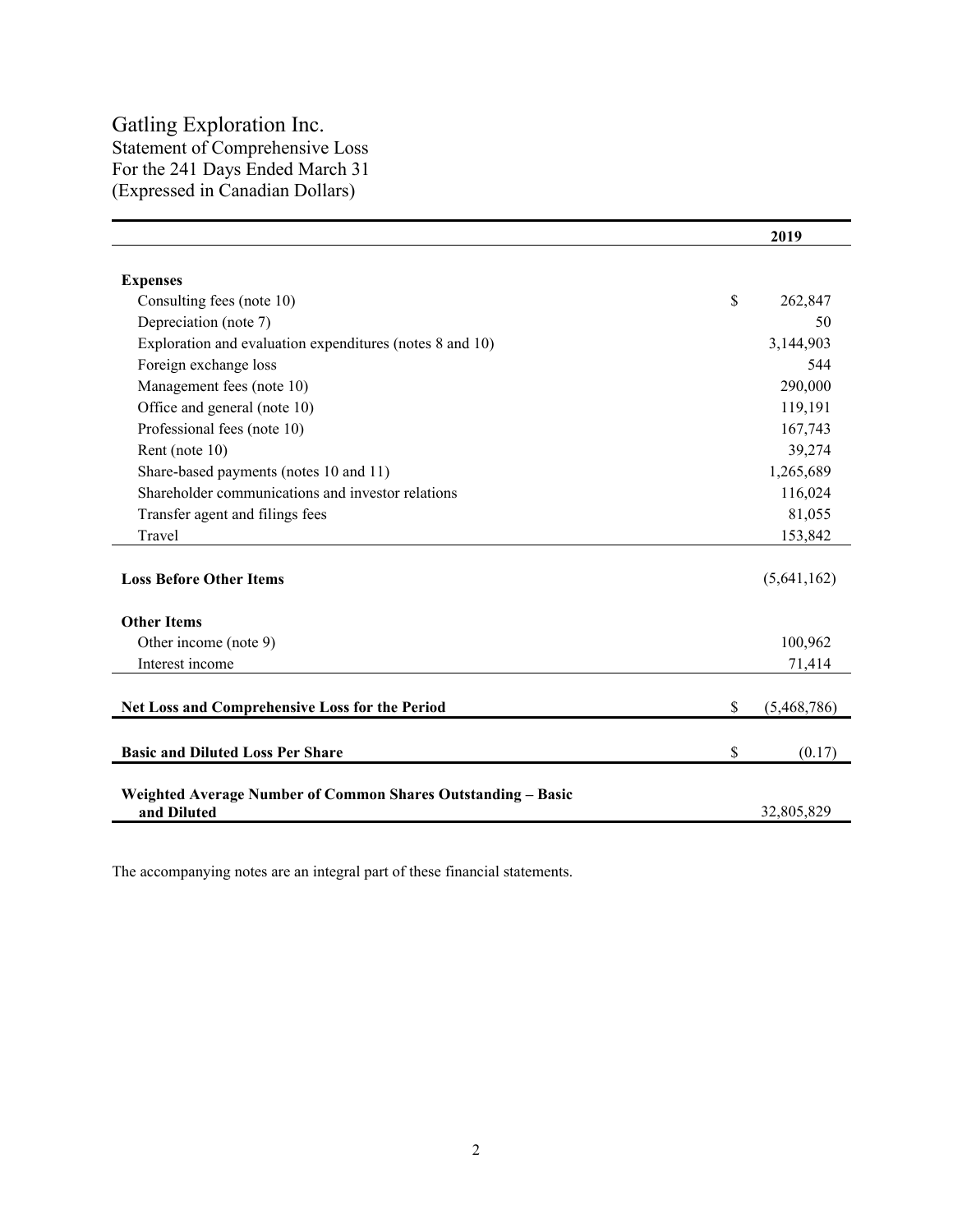# Gatling Exploration Inc. Statement of Changes in Equity (Expressed in Canadian Dollars)

|                                                   |                            |      | <b>Share Capital</b> |                                               |           |   |                          |          |             |
|---------------------------------------------------|----------------------------|------|----------------------|-----------------------------------------------|-----------|---|--------------------------|----------|-------------|
|                                                   | Number of<br><b>Shares</b> |      | <b>Share Capital</b> | <b>Share-based</b><br><b>Payments Reserve</b> |           |   | Deficit                  |          | Total       |
| <b>Balance, August 2, 2018</b>                    | $\sim$ $ \sim$             | - \$ | $\blacksquare$       | S                                             |           | S | $\sim$                   | <b>S</b> |             |
| Shares issued as part of the Arrangement (note 1) | 33,426,512                 |      | 9,359,423            |                                               |           |   | $\overline{\phantom{0}}$ |          | 9,359,423   |
| Private placements                                | 11,544,328                 |      | 3,463,298            |                                               |           |   | $\overline{\phantom{0}}$ |          | 3,463,298   |
| Share issue costs                                 | 500,000                    |      | (18,916)             |                                               |           |   | $\overline{\phantom{a}}$ |          | (18,916)    |
| Flow-through liability                            |                            |      | (519, 495)           |                                               |           |   |                          |          | (519, 495)  |
| Stock options granted                             |                            |      |                      |                                               | 1,265,689 |   | $\overline{\phantom{a}}$ |          | 1,265,689   |
| Shares issued on exercise of stock options        | 200,000                    |      | 42,000               |                                               |           |   |                          |          | 42,000      |
| Transfer of stock option fair value on exercise   | $\overline{\phantom{a}}$   |      | 52,477               |                                               | (52, 477) |   | $\overline{\phantom{0}}$ |          |             |
| Net loss and comprehensive loss for period        |                            |      |                      |                                               |           |   | (5,468,786)              |          | (5,468,786) |
|                                                   |                            |      |                      |                                               |           |   |                          |          |             |
| Balance, March 31, 2019                           | 45,670,840                 |      | 12,378,787           | \$.                                           | 1,213,212 | S | (5,468,786)              | -SS      | 8,123,213   |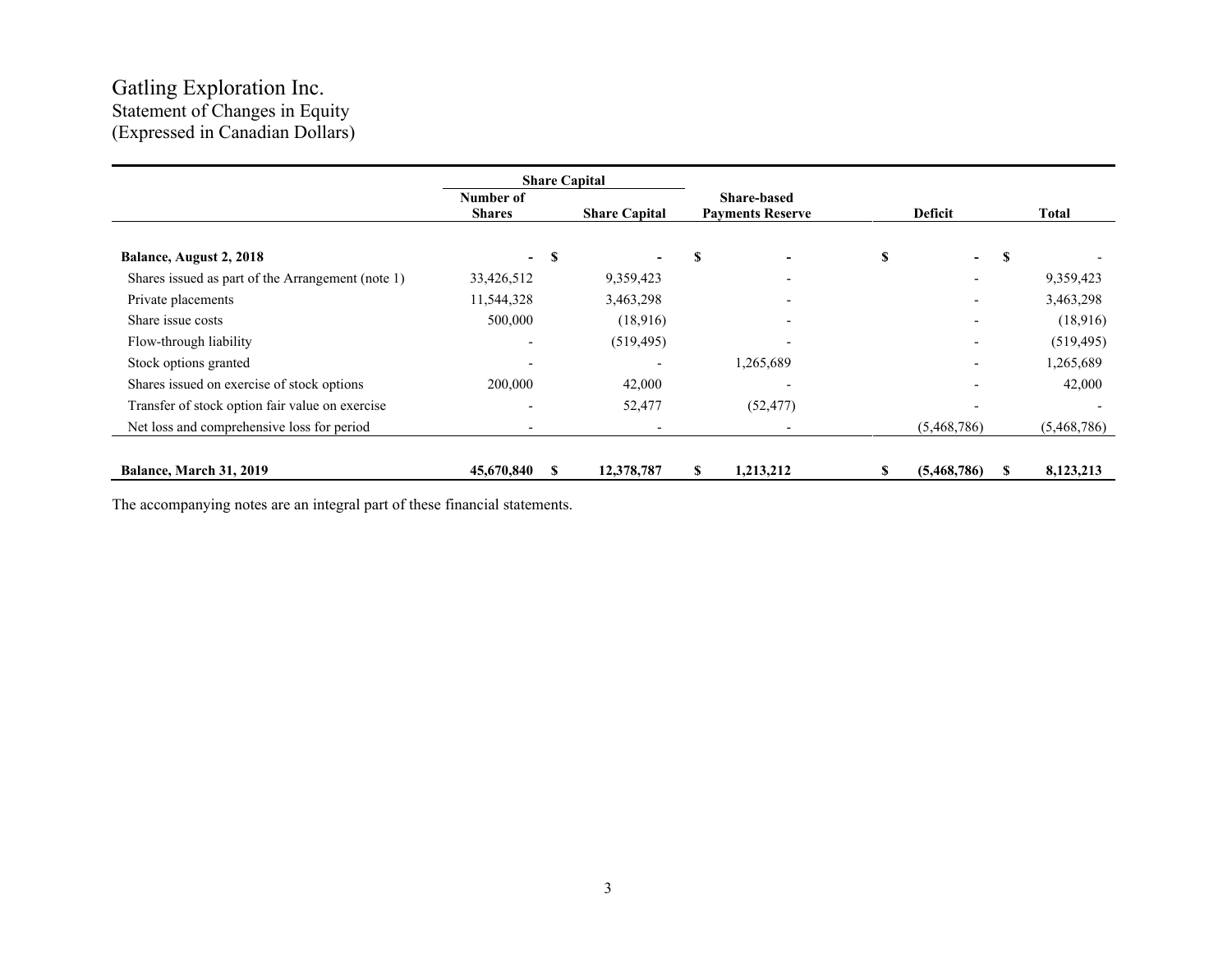# Gatling Exploration Inc. Statement of Cash Flows For the 241 Days Ended March 31 (Expressed in Canadian Dollars)

|                                                            | 2019              |
|------------------------------------------------------------|-------------------|
| <b>Operating Activities</b>                                |                   |
| Net loss for the period                                    | \$<br>(5,468,786) |
| Items not involving cash                                   |                   |
| Depreciation                                               | 50                |
| Shares issued for exploration and evaluation expenditures  | 2,359,423         |
| Share-based payments                                       | 1,265,689         |
| Other income                                               | (100, 962)        |
| Changes in non-cash working capital                        |                   |
| Receivables                                                | (91, 622)         |
| Prepaid expenses                                           | (401, 755)        |
| Accounts payable and accrued liabilities                   | 110,759           |
| <b>Cash Used in Operating Activities</b>                   | (2,327,204)       |
| <b>Investing Activities</b>                                |                   |
| Deposits                                                   | (155, 387)        |
| Purchase of equipment                                      | (497)             |
| <b>Cash Used in Investing Activities</b>                   | (155, 884)        |
| <b>Financing Activities</b>                                |                   |
| Cash received as a result of the Arrangement               | 7,000,000         |
| Shares issued for cash                                     | 3,505,298         |
| Share issuance costs                                       | (18,916)          |
| <b>Cash Provided by Financing Activities</b>               | 10,486,382        |
| <b>Inflow of Cash and Cash Equivalents</b>                 | 8,003,294         |
| <b>Cash and Cash Equivalents, Beginning of Period</b>      |                   |
| <b>Cash and Cash Equivalents, End of Period</b>            | \$<br>8,003,294   |
| <b>Cash and Cash Equivalents</b>                           |                   |
| Cash                                                       | \$<br>438,085     |
| Term deposits                                              | 7,565,209         |
|                                                            | \$<br>8,003,294   |
| <b>Supplemental Disclosure with Respect to Cash Flows</b>  |                   |
| Income tax paid                                            | \$                |
| Interest received                                          | \$<br>71,414      |
| Interest paid                                              | \$                |
| Non-cash financing activities                              |                   |
| Fair value of shares issued for exploration and evaluation | \$<br>2,359,423   |
| Fair value of stock options exercised                      | \$<br>52,477      |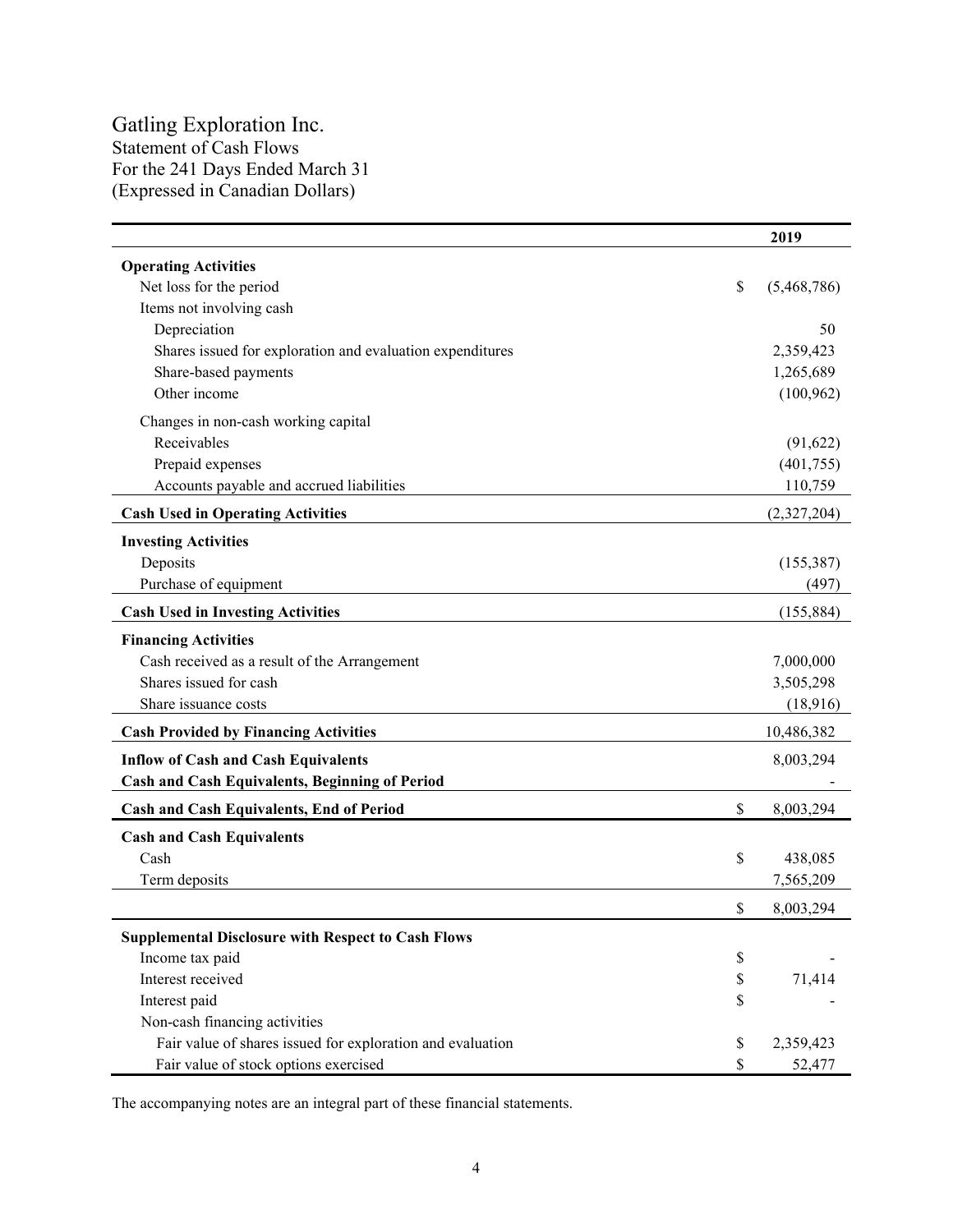#### **1. NATURE OF OPERATIONS AND CONTINUANCE OF OPERATIONS**

Gatling Exploration Inc. (the "Company") is an exploration stage company incorporated on August 2, 2018, under the laws of the province of British Columbia, Canada. Its principal business activity is the acquisition, exploration and evaluation of mineral properties located in the province of Ontario, Canada. The Company's common shares are traded on the TSX Venture Exchange under the symbol "GTR". The Company's shares also trade on the OTC Exchange in the United States under the symbol "GATGF". The Company's head office and principal business address is 1680 – 200 Burrard Street, Vancouver, British Columbia, Canada, V6C 3L6. The Company's registered and records office is 400 – 725 Granville Street, Vancouver, British Columbia, Canada, V7Y 1G5.

On September 24, 2018, Bonterra Resources Inc. ("Bonterra") completed a plan of arrangement (the "Arrangement") whereby Bonterra spun out its Larder Lake Project assets of \$2,359,423 and cash of \$7,000,000 in order to create a new exploration company (the Company), by way of plan of arrangement under the *Business Corporations Act* (British Columbia). Each holder of common shares of Bonterra received one common share of the Company for each seven common shares of Bonterra held. The Company issued 33,426,512 common shares at a fair value of \$9,359,423.

#### **2. GOING CONCERN ASSESSMENT**

These financial statements have been prepared on the basis of accounting principles applicable to a going concern, which assumes that the Company will continue in operation for the foreseeable future and will be able to realize its assets and discharge its liabilities in the normal course of operations.

The Company's ability to continue its operations and to realize assets at their carrying values is dependent upon its ability to fund its existing acquisition and exploration commitments on its exploration and evaluation projects when they come due, which would cease to exist if the Company decides to terminate its commitments, and to cover its operating costs. The Company may be able to generate working capital to fund its operations by the sale of its exploration and evaluation projects or raising additional capital through equity markets. However, there is no assurance it will be able to raise funds in the future. Based on its current plans, budgeted expenditures, and cash requirements, management believes the Company has sufficient cash to finance its current plans for the next 12 months, but would need to raise additional capital to accomplish its business objectives thereafter. These financial statements do not give effect to any adjustments required to realize its assets and discharge its liabilities in other than the normal course of business and at amounts different from those reflected in the accompanying financial statements.

#### **3. BASIS OF PREPARATION**

a) Statement of compliance

These financial statements of the Company have been prepared in accordance with International Financial Reporting Standards ("IFRS"), as issued by the International Accounting Standards Board.

These financial statements were reviewed by the Audit Committee and approved and authorized for issue by the Board of Directors on July 5, 2019.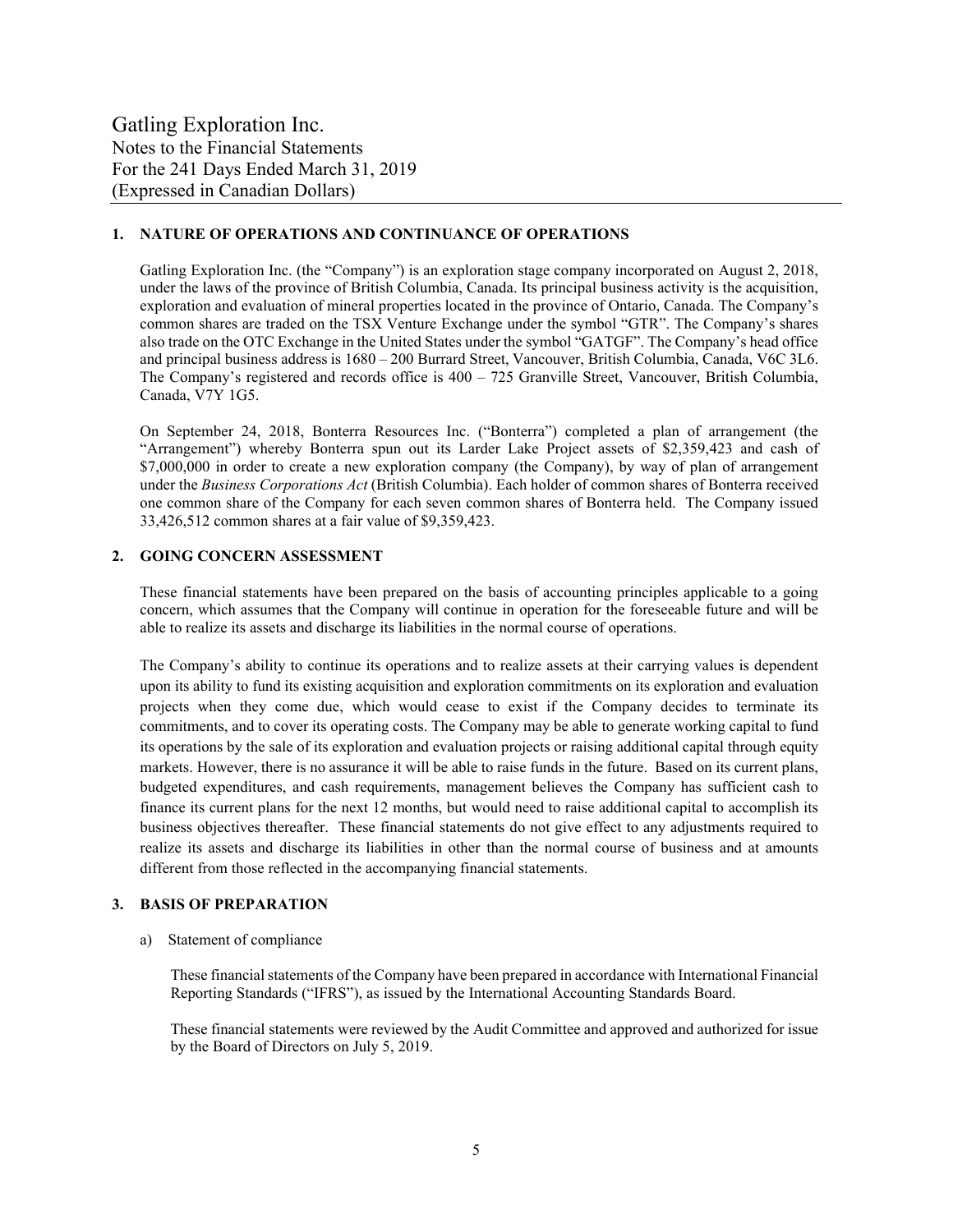#### **3. BASIS OF PREPARATION** (Continued)

b) Basis of measurement

These financial statements have been prepared under the historical cost basis, except for certain financial instruments, which are measured at fair value, as explained in the significant accounting policies (note 4). These financial statements have been prepared under the accrual basis of accounting, except for cash flow information.

#### **4. SIGNIFICANT ACCOUNTING POLICIES**

The accounting policies have been applied consistently throughout by the Company for purposes of these financial statements.

a) Cash and cash equivalents

Cash and cash equivalents includes cash on hand, demand deposits with financial institutions, and other short-term, highly liquid investments that are readily convertible to known amounts of cash and subject to an insignificant risk of change in value.

b) Exploration and evaluation expenditures

Exploration and evaluation expenditures, including acquisition costs, are expensed in the year in which they are incurred. Mining exploration tax credits for certain exploration expenditures incurred are recognized as other income when received.

Mineral property acquisition costs and exploration and evaluation expenditures are recorded at cost. When shares are issued as part of mineral property acquisition costs, they are valued at the closing share price on the date of issuance. Payments related to a property acquired under an option or joint venture agreement, where payments are made at the sole discretion of the Company, are recorded upon payment.

Once the technical feasibility and commercial viability of extracting the mineral resources has been determined, the property is considered to be a mine under development and development costs are capitalized to "mines under construction" on the statement of financial position.

c) Decommissioning liabilities

An obligation to incur decommissioning and site rehabilitation costs occurs when environmental disturbance is caused by exploration, evaluation, development or ongoing production.

Decommissioning and site rehabilitation costs arising from the installation of plant and other site preparation work, discounted to their net present value, are provided when the obligation to incur such costs arises and are capitalized into the cost of the related asset. These costs are charged against operations through depreciation of the asset and unwinding of the discount on the provision.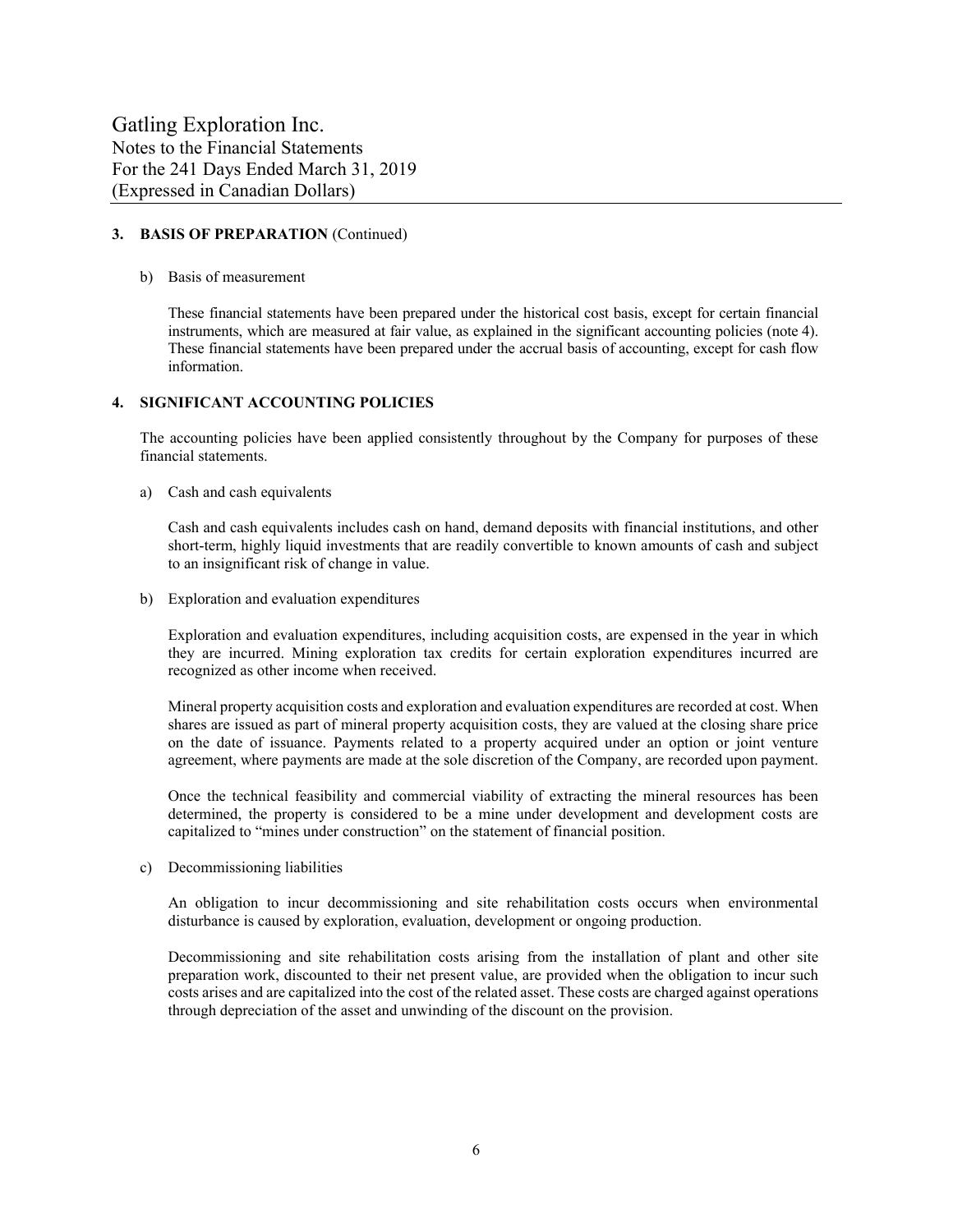#### **4. SIGNIFICANT ACCOUNTING POLICIES** (Continued)

#### c) Decommissioning liabilities (continued)

Depreciation is included in operating costs while the unwinding of the discount is included as a financing cost. Changes in the measurement of a liability relating to the decommissioning or site rehabilitation of plant and other site preparation work are added to, or deducted from, the cost of the related asset and charged against operating profit or loss. The discount rate used to measure the net present value of the obligations is the pre-tax rate that reflects the current market assessment of the time value of money and the risks specific to the obligation.

The costs for the restoration of site damage, which arises during production, are provided at their net present values and charged against operations as extraction progresses.

d) Impairment of non-financial assets

Impairment tests on intangible assets with indefinite useful economic lives are undertaken annually at every reporting period. Other non-financial assets are subject to impairment tests whenever events or changes in circumstances indicate that their carrying amount may not be recoverable and at least annually. Where the carrying value of an asset exceeds its recoverable amount, which is the higher of value in use and fair value less costs to sell, the asset is written down accordingly.

Where it is not possible to estimate the recoverable amount of an individual asset, the impairment test is carried out on the asset's cash-generating unit, which is the lowest group of assets in which the asset belongs for which there are separately identifiable cash inflows that are largely independent of the cash inflows from other assets. The Company has one cash-generating unit for which impairment testing is performed.

An impairment loss is charged to profit or loss, except to the extent they reverse gains previously recognized in accumulated other comprehensive income/loss.

e) Financial instruments

All financial assets not classified at amortized cost or fair value through other comprehensive income are measured at fair value through profit or loss ("FVTPL"). On initial recognition, the Company can irrevocably designate a financial asset at FVTPL if doing so eliminates or significantly reduces an accounting mismatch.

A financial asset is measured at amortized cost if it meets both of the following conditions and is not designated at FVTPL:

- It is held within a business model whose objective is to hold the financial asset to collect the contractual cash flows associated with the financial asset instead of selling the financial asset for a profit or loss; and
- Its contractual terms give rise to cash flows that are solely payments of principal and interest.

All financial instruments are initially recognized at fair value on the statement of financial position. Subsequent measurement of financial instruments is based on their classification. Financial assets and liabilities classified at FVTPL are measured at fair value with changes in those fair values recognized in net income (loss) for the period. Financial assets classified at amortized cost and financial liabilities are measured at amortized cost using the effective interest method.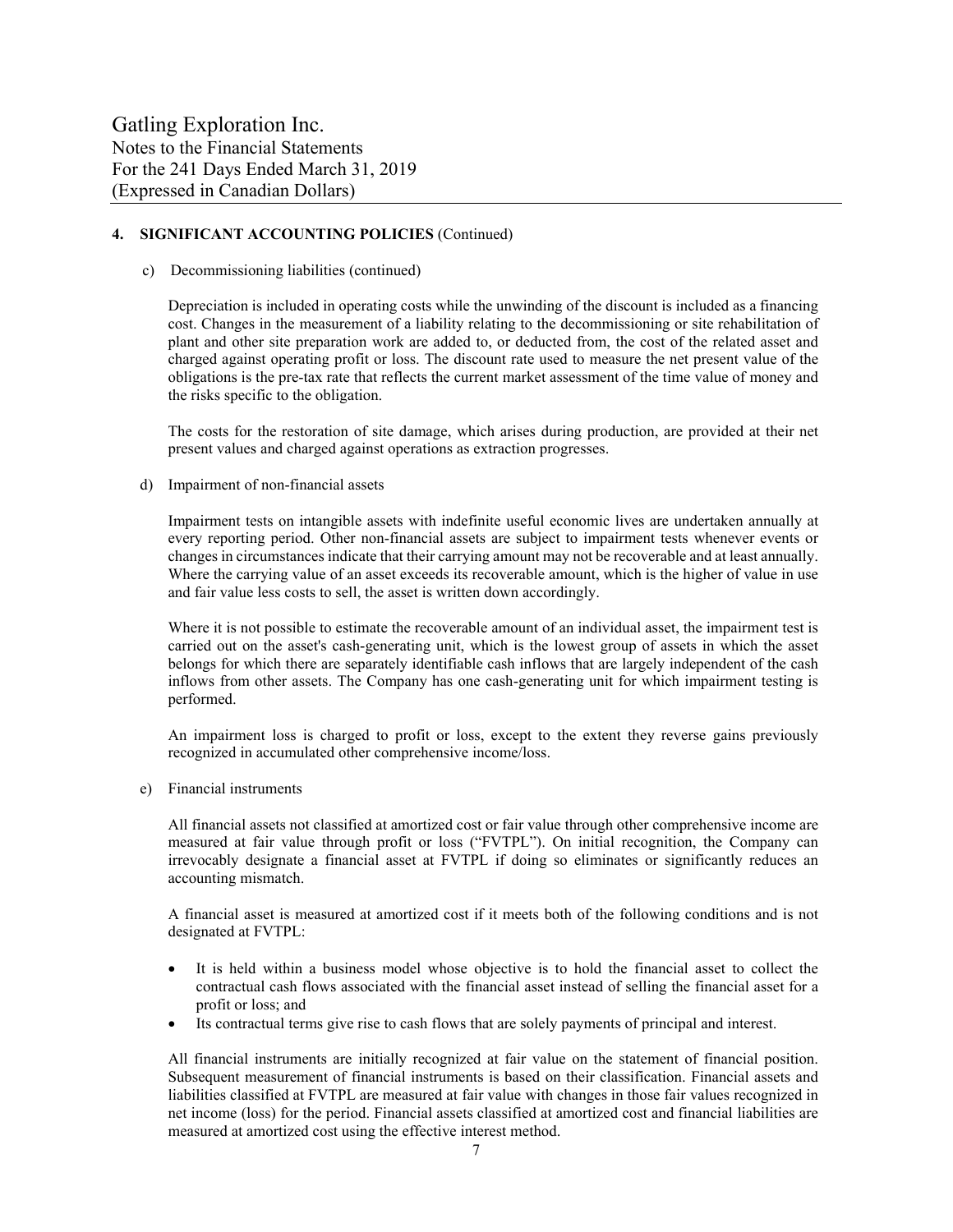#### **4. SIGNIFICANT ACCOUNTING POLICIES** (Continued)

#### e) Financial instruments (continued)

#### *Fair value hierarchy*

Fair value measurements of financial instruments are required to be classified using a fair value hierarchy that reflects the significance of inputs used in making the measurements. The levels of the fair value hierarchy are defined as follows:

| Level 1:   | Quoted prices (unadjusted) in active markets for identical assets or liabilities.   |
|------------|-------------------------------------------------------------------------------------|
| Level 2:   | Inputs other than quoted prices included within Level 1 that are observable for the |
|            | asset or liability, either directly or indirectly.                                  |
| Level $3:$ | Inputs for assets or liabilities that are not based on observable market data.      |

#### f) Income taxes

Income tax expense consisting of current and deferred tax expense is recognized in the statement of comprehensive loss. Current tax expense is the expected tax payable on the taxable income for the year, using tax rates enacted or substantively enacted at period-end, adjusted for amendments to tax payable with regard to previous years.

Deferred tax assets and liabilities and the related deferred income tax expense or recovery are recognized for deferred tax consequences attributable to differences between the financial statement carrying amounts of existing assets and liabilities and their respective tax basis. Deferred tax assets and liabilities are measured using the enacted or substantively enacted tax rates expected to apply when the asset is realized or the liability settled. The effect on deferred tax assets and liabilities of a change in tax rates is recognized in profit or loss in the period that substantive enactment occurs.

A deferred tax asset is recognized to the extent that it is probable that future taxable income will be available against which the asset can be utilized. To the extent that the Company does not consider it probable that a deferred tax asset will be recovered, the deferred tax asset is reduced. Deferred tax assets and liabilities are offset when there is a legally enforceable right to set off current tax assets against current tax liabilities and when they relate to income taxes levied by the same taxation authority and the Company intends to settle its current tax assets and liabilities on a net basis.

g) Share capital

Equity instruments are contracts that give a residual interest in the net assets of the Company. Financial instruments issued by the Company are classified as equity only to the extent that they do not meet the definition of a financial liability or financial asset. The Company's common shares, stock options, share purchase warrants and flow-through shares are classified as equity instruments.

Incremental costs directly attributable to the issue of new shares or options are shown in equity as a deduction, net of tax, from the proceeds.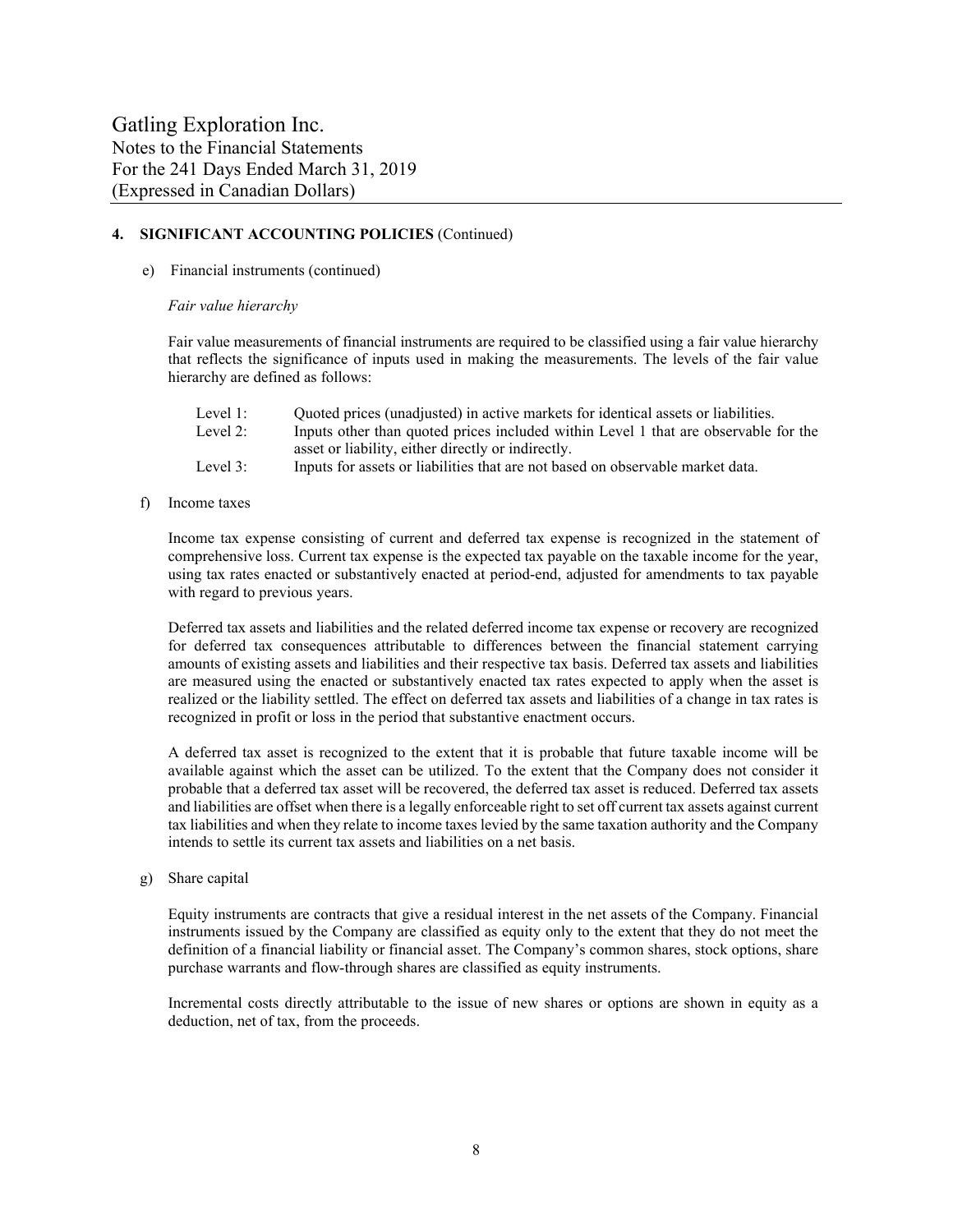#### **4. SIGNIFICANT ACCOUNTING POLICIES** (Continued)

#### g) Share capital (continued)

The Company has adopted the residual value method with respect to the measurement of shares and warrants issued as private placement units. Under this method, the proceeds are allocated first to share capital based on the fair value of the common shares at the time the units are priced and any residual value is allocated to the share-based payments reserve. The fair value of the common shares is based on the closing quoted bid price on the announcement date. Consideration received for the exercise of warrants is recorded in share capital and the related residual value in warrants reserve is transferred to share capital. For those warrants that expired, the recorded value is transferred to deficit.

#### h) Earnings (loss) per share

The Company presents basic earnings (loss) per share data for its common shares, calculated by dividing the income (loss) attributable to common shareholders of the Company by the weighted average number of shares outstanding during the period. The Company uses the treasury stock method for calculating diluted earnings (loss) per share. Under this method the dilutive effect on earnings per share is calculated on the use of the proceeds that could be obtained upon exercise of options, warrants and similar instruments. It assumes that the proceeds of such exercise would be used to purchase common shares at the average market price during the period. However, the calculation of diluted loss per share excludes the effects of various conversions and exercise of options and warrants that would be anti-dilutive.

#### i) Share-based payments

The Company grants share options to acquire common shares of the Company to directors, officers, employees and consultants. The fair value of share-based payments to employees is measured at grant date, using the Black-Scholes option pricing model, and is recognized over the vesting period for employees using the graded method. Fair value of share-based payments for non-employees is recognized and measured at the date the goods or services are received based on the fair value of the goods or services received. If it is determined that the fair value of goods and services received cannot be reliably measured, the share-based payment is measured at the fair value of the equity instruments issued using the Black-Scholes option pricing model.

For both employees and non-employees, the fair value of share-based payments is recognized as either an expense or as mineral property interests with a corresponding increase in share-based payments reserve. The amount recognized as expense is adjusted to reflect the number of share options expected to vest. Consideration received on the exercise of stock options is recorded in share capital and the related share-based payment in share-based payments reserve is transferred to share capital.

Where the terms and conditions of options are modified before they vest, the increase in the fair value of the options, measured immediately before and after the modification, is also charged to profit or loss over the remaining vesting period.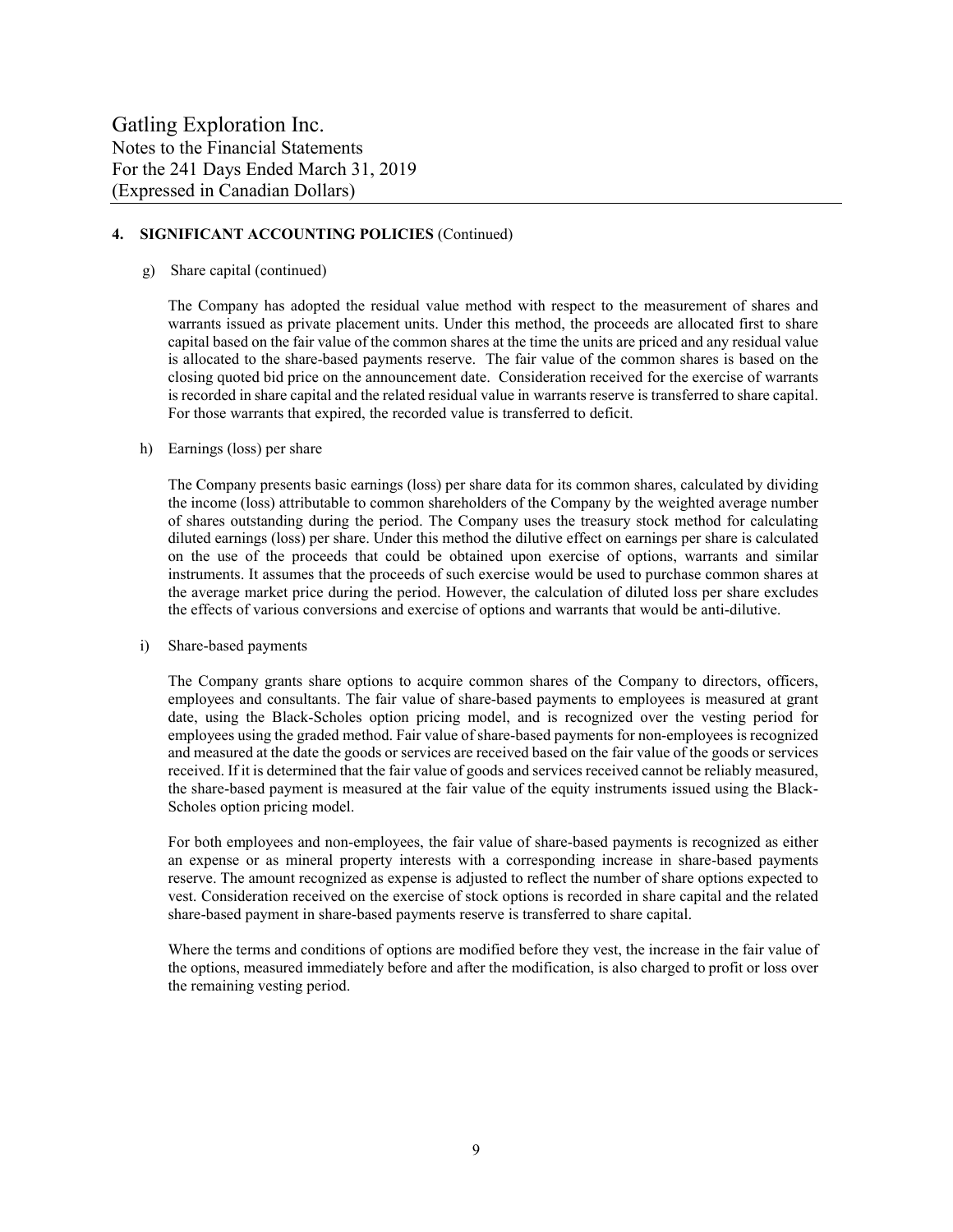# **4. SIGNIFICANT ACCOUNTING POLICIES** (Continued)

#### i) Share-based payments (continued)

Where a grant of options is cancelled and settled during the vesting period, excluding forfeitures when vesting conditions are not satisfied, the Company immediately accounts for the cancellation as an acceleration of vesting and recognizes the amount that otherwise would have been recognized for services received over the remainder of the vesting period. Any payment made to the employee on the cancellation is accounted for as the repurchase of an equity interest, except to the extent the payment exceeds the fair value of the equity instrument granted, measured at the repurchase date. Any such excess is recognized as an expense. The amounts recorded in reserves for unexercised share options are transferred from sharebased payments reserve to deficit upon their expiry or cancellation.

#### j) Property, plant and equipment

Property, plant and equipment are stated at cost less accumulated depreciation and impairment losses. The residual value, useful life and depreciation method are evaluated every reporting period and changes to the residual value, estimated useful life or depreciation method resulting from such review are accounted for prospectively. Depreciation is provided for at the following rate per annum:

Equipment 20% declining-balance

k) New accounting standard issued but not yet effective

#### *IFRS 16 Leases*

IFRS 16 specifies how an IFRS reporter will recognize, measure, present and disclose leases. The standard provides a single lessee accounting model, requiring lessees to recognize assets and liabilities for all leases unless the lease term is twelve months or less or the underlying asset has a low value. Lessors continue to classify leases as operating or finance, with IFRS 16's approach to lessor accounting substantially unchanged from its predecessor, International Accounting Standard 17 *Leases*. The standard was issued in January 2016 and is effective for annual periods beginning on or after January 1, 2019.

The Company has determined that at April 1, 2019, adoption of IFRS 16 will result in the recognition of a right-of-use asset of \$525,030 and a lease obligation of \$525,030, of which \$171,795 will be the current portion.

# **5. CRITICAL ACCOUNTING ESTIMATES AND JUDGMENTS**

The Company makes estimates and assumptions about the future that affect the reported amounts of assets and liabilities. Estimates and judgments are continually evaluated based on historical experience and other factors, including expectations of future events that are believed to be reasonable under the circumstances. In the future, actual experience may differ from these estimates and assumptions.

The effect of a change in an accounting estimate is recognized prospectively by including it in comprehensive income/loss in the year of the change, if the change affects that year only, or in the year of the change and future years, if the change affects both.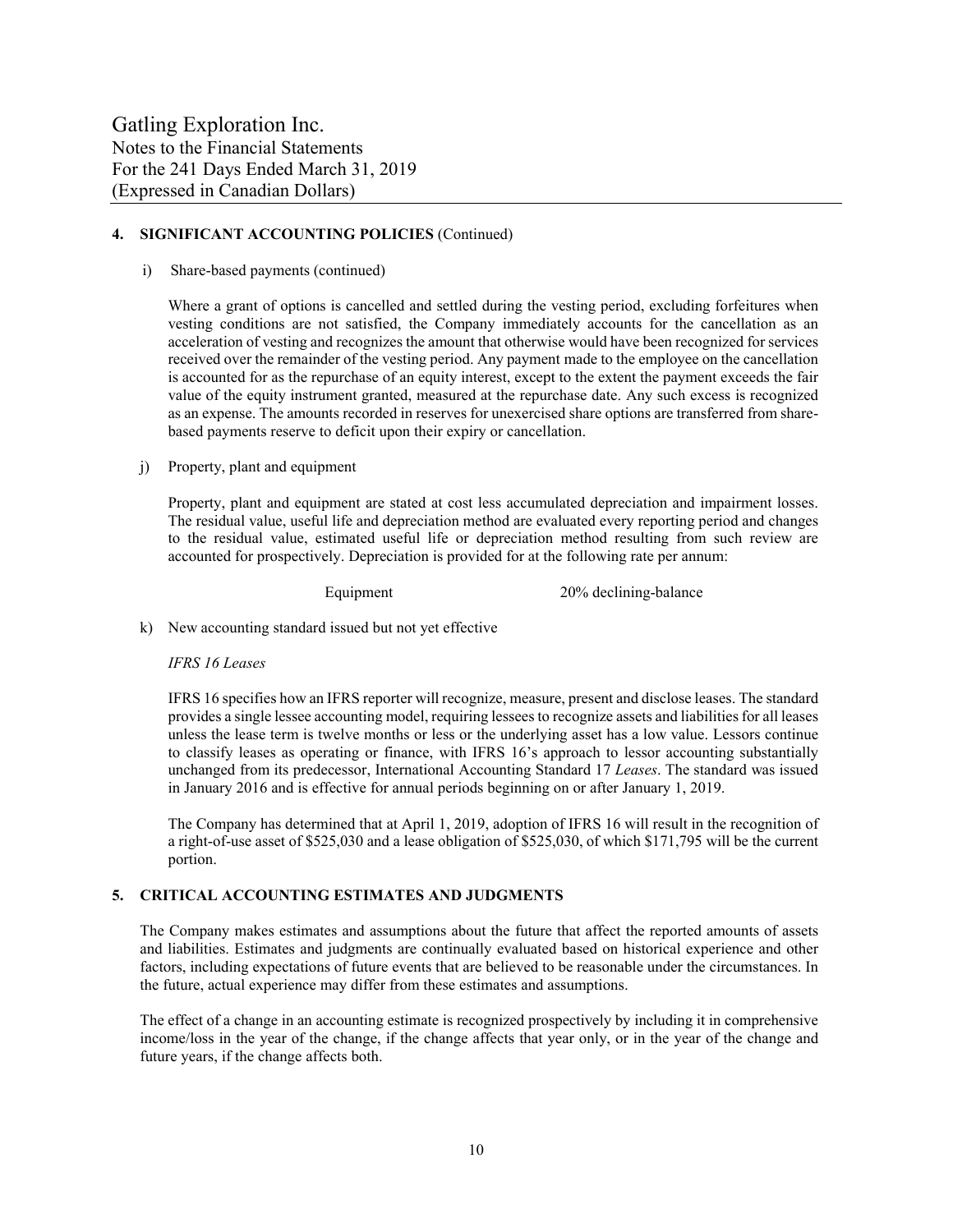#### **5. CRITICAL ACCOUNTING ESTIMATES AND JUDGMENTS** (Continued)

*Critical judgments in applying accounting policies* 

Information about critical judgments in applying accounting policies that have the most significant risk of causing material adjustment to the carrying amounts of assets and liabilities recognized in the financial statements within the next fiscal year are discussed below.

a) Title to mineral property interests

Although the Company has taken steps to verify title to mineral properties in which it has an interest, these procedures do not guarantee the Company's title. Such properties may be subject to prior agreements or transfers and title may be affected by undetected defects.

b) Income taxes

Significant judgment is required in determining the provision for income taxes. There are many transactions and calculations undertaken during the ordinary course of business for which the ultimate tax determination is uncertain. The Company recognizes liabilities and contingencies for anticipated tax audit issues based on the Company's current understanding of the tax law. For matters where it is probable that an adjustment will be made, the Company records its best estimate of the tax liability including the related interest and penalties in the current tax provision. Management believes they have adequately provided for the probable outcome of these matters; however, the final outcome may result in a materially different outcome than the amount included in the tax liabilities.

In addition, the Company recognizes deferred tax assets relating to tax losses carried forward to the extent that it is probable that taxable profit will be available against which a deductible temporary difference can be utilized. This is deemed to be the case when there are sufficient taxable temporary differences relating to the same taxation authority and the same taxable entity that are expected to reverse in the same year as the expected reversal of the deductible temporary difference, or in years into which a tax loss arising from the deferred tax asset can be carried back or forward. However, utilization of the tax losses also depends on the ability of the taxable entity to satisfy certain tests at the time the losses are recouped.

c) Going concern risk assessment – see note 2

#### *Key source of estimation uncertainty*

The following are key assumptions concerning the future and other key sources of estimation uncertainty that have a significant risk of resulting in material adjustments to the financial statements.

a) Decommissioning liabilities

Rehabilitation provisions have been created based on the Company's internal estimates. Assumptions, based on the current economic environment, have been made that management believes are a reasonable basis upon which to estimate the future liability. These estimates take into account any material changes to the assumptions that occur when reviewed regularly by management. Estimates are reviewed annually and are based on current regulatory requirements. Significant changes in estimates of contamination, restoration standards and techniques will result in changes to provisions from year to year. Actual rehabilitation costs will ultimately depend on future market prices for the rehabilitation costs, which will reflect the market condition at the time the rehabilitation costs are actually incurred.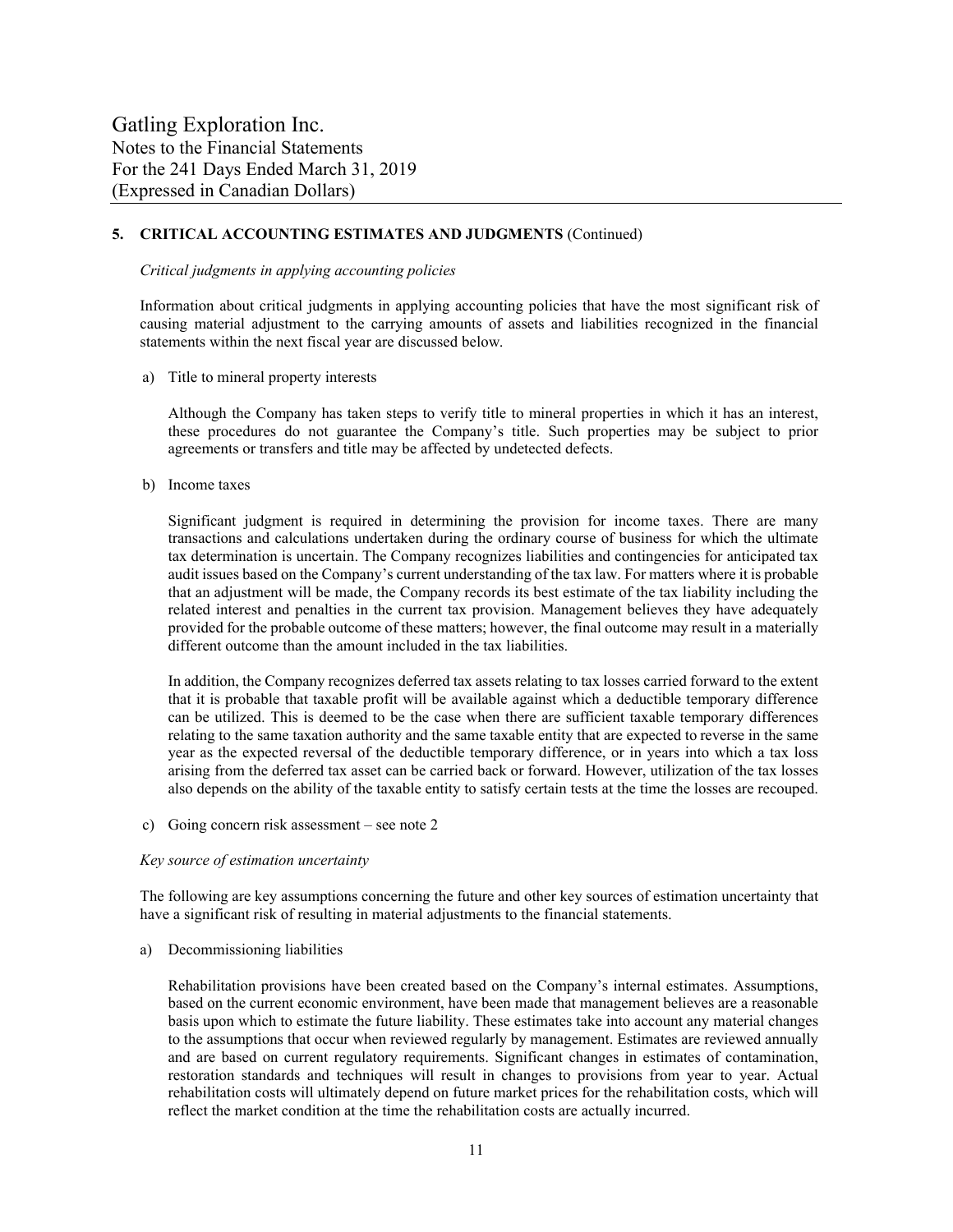## **5. CRITICAL ACCOUNTING ESTIMATES AND JUDGMENTS** (Continued)

#### a) Decommissioning liabilities (continued)

The final cost of the currently recognized rehabilitation provisions may be higher or lower than currently provided for. As at March 31, 2019, the Company has no known rehabilitation requirements, and accordingly, no provision has been made.

## **6. FINANCIAL INSTRUMENTS**

Financial instruments are agreements between two parties that result in promises to pay or receive cash or equity instruments. The Company classifies its financial instruments as follows: cash and cash equivalents are classified as FVTPL; receivables, as amortized cost; and accounts payable and accrued liabilities, as amortized cost. The carrying values of these instruments approximate their fair values due to their short term to maturity.

The following table sets forth the Company's financial assets measured at fair value by levels within the fair value hierarchy:

| <b>March 31, 2019</b>     | <b>Level 1</b> | Level 2 |                 | <b>Level</b> 3 |                          | Total        |
|---------------------------|----------------|---------|-----------------|----------------|--------------------------|--------------|
|                           |                |         |                 |                |                          |              |
| Cash and cash equivalents | \$ 8,003,294   |         | $\qquad \qquad$ |                | $\overline{\phantom{a}}$ | \$ 8,003,294 |

The Company has exposure to the following risks from its use of financial instruments:

- Credit risk;
- Liquidity risk; and
- Market risk.
- a) Credit risk

Credit risk is the risk that one party to a financial instrument will cause a financial loss for the other party by failing to discharge an obligation. The Company manages credit risk, in respect of cash and cash equivalents, by placing it at major Canadian financial institutions. The Company has minimal credit risk. The receivables balance of \$91,622 is owing from the Canada Revenue Agency.

b) Liquidity risk

Liquidity risk is the risk that the Company will not be able to meet its financial obligations as they fall due. The Company's approach to managing liquidity is to ensure, as far as possible, that it will always have sufficient liquid funds to meet its liabilities when due, under both normal and stressed conditions, without incurring unacceptable losses or risking damage to the Company's reputation. The contractual financial liabilities of the Company as of March 31, 2019 equal \$110,759. All of the liabilities presented as accounts payable are due within 30 days of the reporting date.

c) Market risk

Market risk is the risk that changes in market prices, such as foreign exchange rates and interest rates, will affect the Company's income or the value of its holdings of financial instruments. The objective of market risk management is to manage and control market risk exposures within acceptable parameters, while optimizing the return on capital.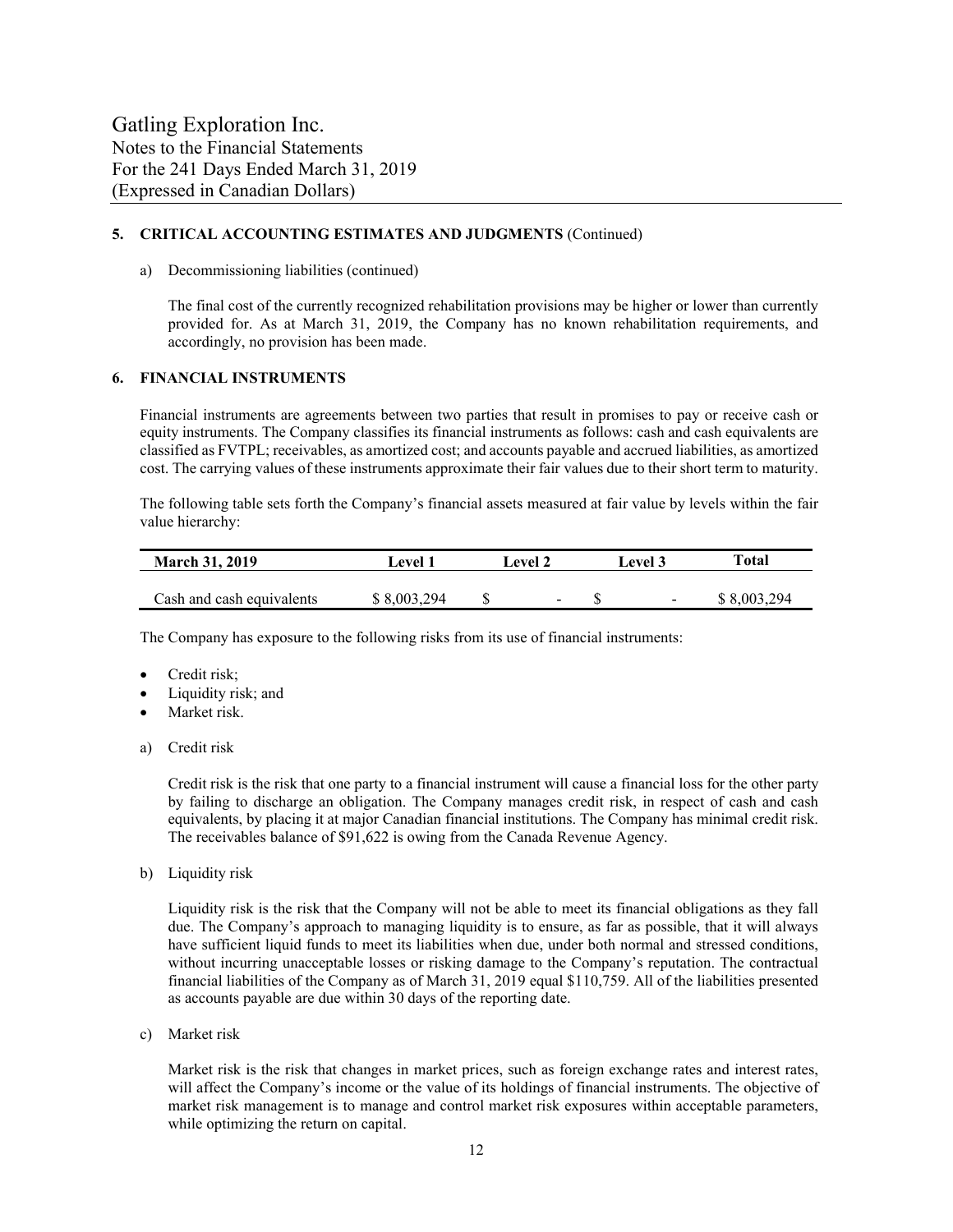#### **6. FINANCIAL INSTRUMENTS** (Continued)

- c) Market risk (continued)
	- *i) Currency risk –* The Company has no funds held in a foreign currency and only a small amount of its accounts payable and accrued liabilities is denominated in US dollars. A fluctuation in the exchanges rates between the Canadian and US dollars of 10% would result in a nominal change to the Company's accounts payable and accrued liabilities and foreign exchange gain or loss. The Company does not use any techniques to mitigate currency risk.
	- *ii) Interest rate risk –* Interest rate risk is the risk that future cash flows will fluctuate as a result of changes in market interest rates. Interest earned on cash and cash equivalents is at nominal interest rates, and therefore, the Company does not consider interest rate risk to be significant. The Company has no interest-bearing financial liabilities.
	- *iii) Other price risk –* Other price risk is the risk that the fair value or future cash flows of a financial instrument will fluctuate due to changes in market prices, other than those arising from interest rate risk. The Company is not exposed to significant other price risk.
- d) Capital management

The Company considers its capital to be comprised of shareholders' equity.

The Company manages the capital structure and makes adjustments to it in light of changes in economic conditions and the risk characteristics of the underlying assets. To maintain or adjust the capital structure, the Company may attempt to issue new shares. Although the Company has been successful at raising funds in the past through the issuance of share capital, it is uncertain whether it will continue this method of financing due to the current difficult market conditions.

In order to facilitate the management of its capital requirements, the Company prepares expenditure budgets that are updated as necessary depending on various factors, including successful capital deployment and general industry conditions.

Management reviews the capital structure on a regular basis to ensure that the above objectives are met. There have been no changes to the Company's approach to capital management during the 241 days ended March 31, 2019. The Company is not subject to externally imposed capital requirements.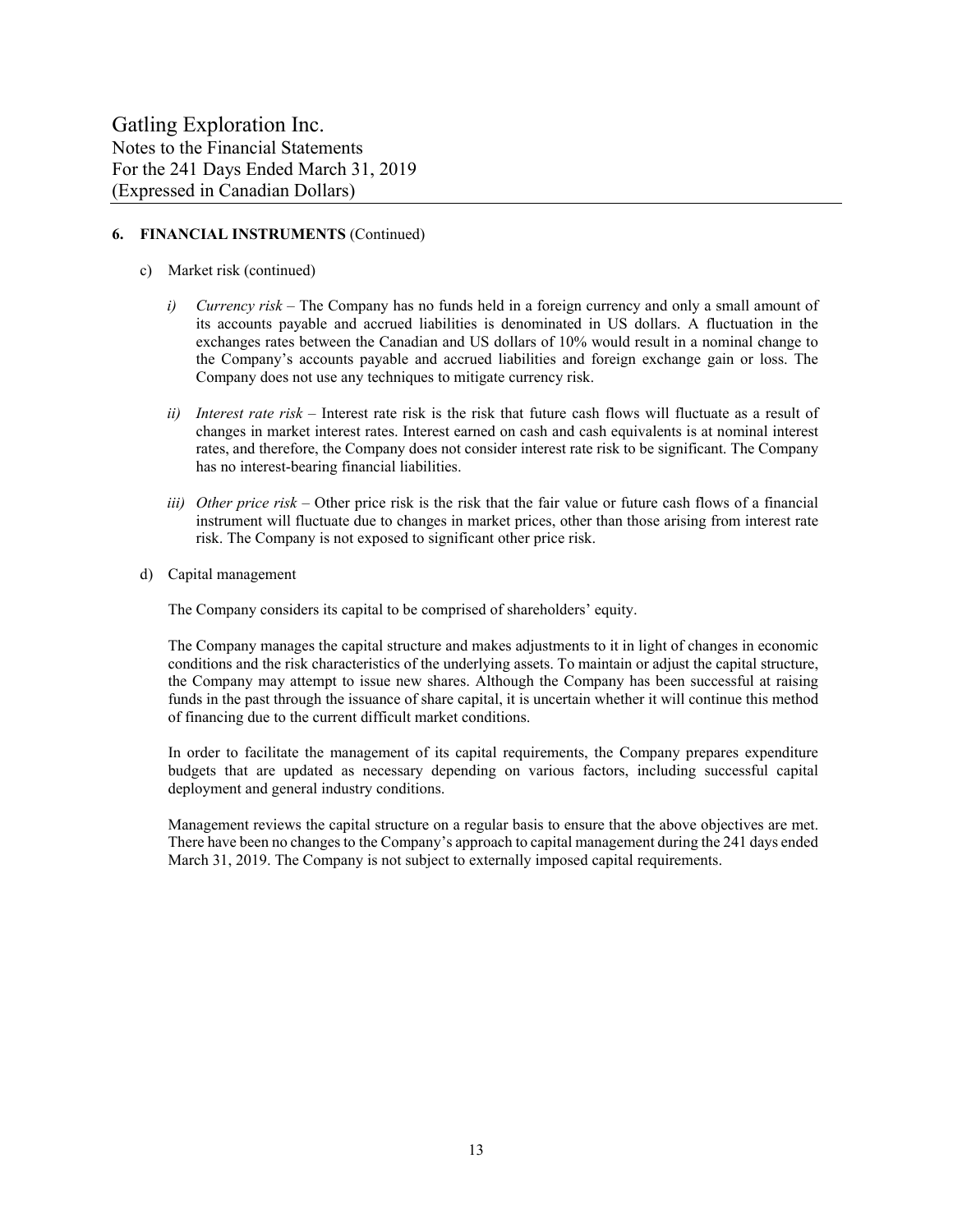# **7. EQUIPMENT**

|                                 |    | Equipment |
|---------------------------------|----|-----------|
| Cost                            |    |           |
| Balance, August 2, 2018         | \$ |           |
| Additions                       |    | 497       |
| Balance, March 31, 2019         | \$ | 497       |
| <b>Accumulated Depreciation</b> |    |           |
| Balance, August 2, 2018         | \$ |           |
| Depreciation                    |    | 50        |
| Balance, March 31, 2019         | \$ | 50        |
| Net book value, August 2, 2018  | \$ |           |
| Net book value, March 31, 2019  | S  | 447       |

# **8. EXPLORATION AND EVALUATION EXPENDITURES**

#### *Larder Lake Project*

On September 24, 2018, as part of the Arrangement, the Company received a 100% interest in the Larder Lake Project, located in Ontario. One claim includes a 1.5% net smelter return royalty ("NSR"), of which 1% may be repurchased by the Company for \$750,000. The Arrangement was deemed to be a purchase of an asset. As such, IFRS 2 *Share-based Payments* was used to determine fair value of the asset acquired. As the fair value of the assets given up to acquire the asset was more readily available, the Company valued the acquisition using the fair value of shares issued of \$0.28 per share. On September 24, 2018, the fair value of the assets acquired and liabilities assumed from Bonterra were as follows:

|                                                                                     |     | Amount      |
|-------------------------------------------------------------------------------------|-----|-------------|
| Consideration provided (fair value of 33,426,512 common shares at \$0.28 per share) |     | 9,359,423   |
| Allocated to net assets acquired:                                                   |     |             |
| Cash transferred from Bonterra                                                      |     | (7,000,000) |
| Fair value of Larder Lake Project acquired                                          |     | (2,359,423) |
|                                                                                     | \$. |             |

Fair value of \$2,359,423 was allocated to the project and expensed for the period as exploration and evaluation costs.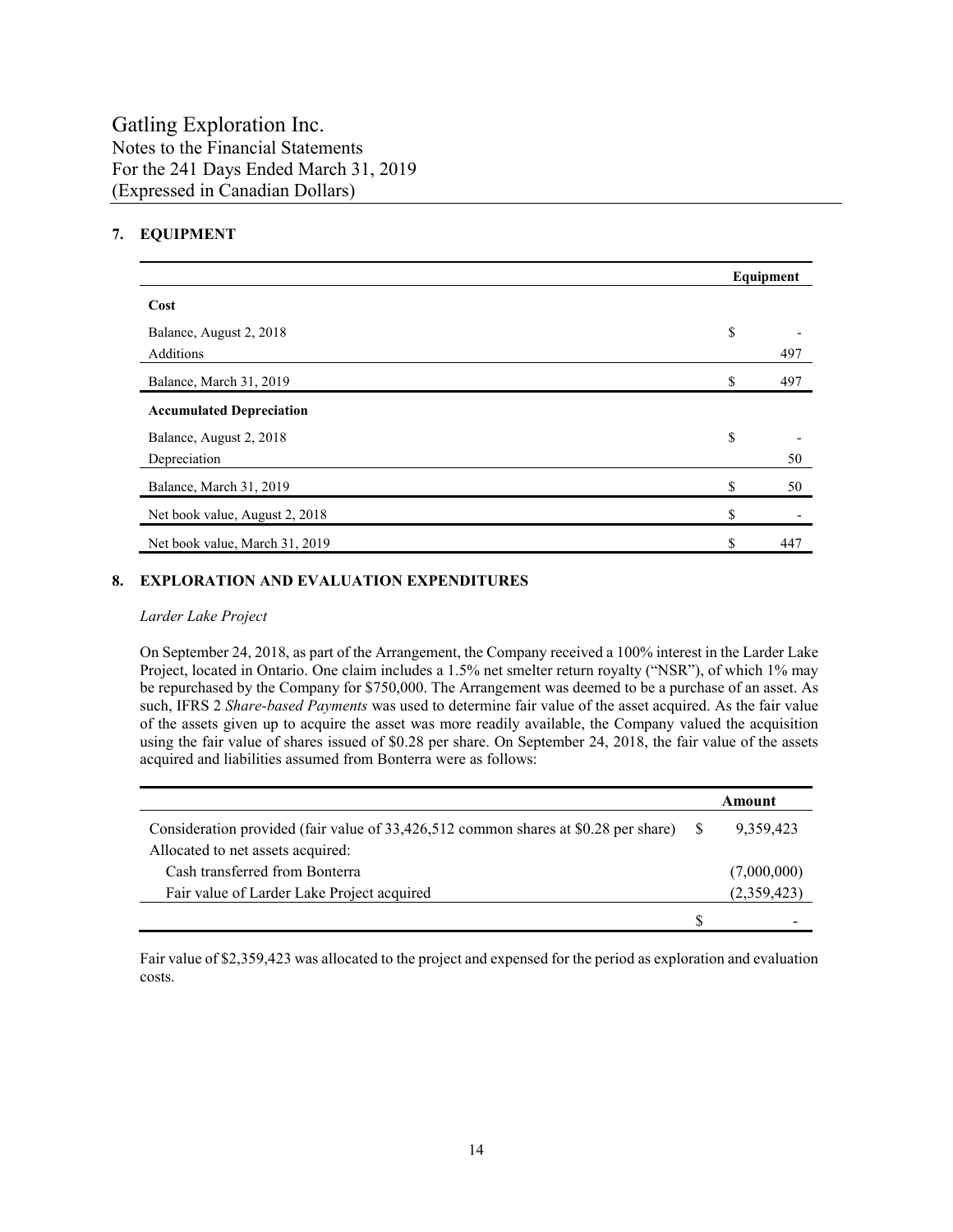# **8. EXPLORATION AND EVALUATION EXPENDITURES** (Continued)

A summary of exploration and evaluation expenditures for the 241 days ended March 31, 2019 is as follows:

|                                                      |    | <b>Larder Lake</b><br><b>Project</b> |
|------------------------------------------------------|----|--------------------------------------|
| <b>Acquisition Costs</b>                             |    |                                      |
| Fair value of Larder Lake Project acquired           | \$ | 2,359,423                            |
| Claim costs                                          |    | 41,751                               |
| <b>Total Acquisition Costs</b>                       |    | 2,401,174                            |
| <b>Property Exploration Costs</b>                    |    |                                      |
| Assays and geochemistry                              |    | 16,038                               |
| Camp and other costs                                 |    | 26,605                               |
| Drilling                                             |    | 403,968                              |
| Geological                                           |    | 294,346                              |
| Travel and transport                                 |    | 2,772                                |
| <b>Total Exploration Costs</b>                       |    | 743,729                              |
| <b>Total Exploration and Evaluation Expenditures</b> | S  | 3,144,903                            |

#### **9. OTHER LIABILITIES**

Other liabilities consisted of the liability portion of the flow-through shares issued. The following is a continuity schedule of the liability portion of the flow-through share issuances.

|                                                                      | <b>Issued During the</b><br>241 Days Ended<br><b>March 31, 2019</b> |            |
|----------------------------------------------------------------------|---------------------------------------------------------------------|------------|
| Balance, August 2, 2018                                              | S                                                                   |            |
| Liability incurred on flow-through shares issued in November 2018    |                                                                     | 519,495    |
| Settlement of flow-through share liability by incurring expenditures |                                                                     | (100, 962) |
| Balance, March 31, 2019                                              |                                                                     | 418.533    |

In November 2018, the Company issued 11,544,328 flow-through shares at a price of \$0.30 per share. The premium paid by investors was calculated as \$0.045 per share. Accordingly, \$519,495 was recorded as other liabilities.

At March 31, 2019, the Company had a remaining commitment to incur exploration expenditures in relation to its November 2018 flow-through financing of \$2,790,219.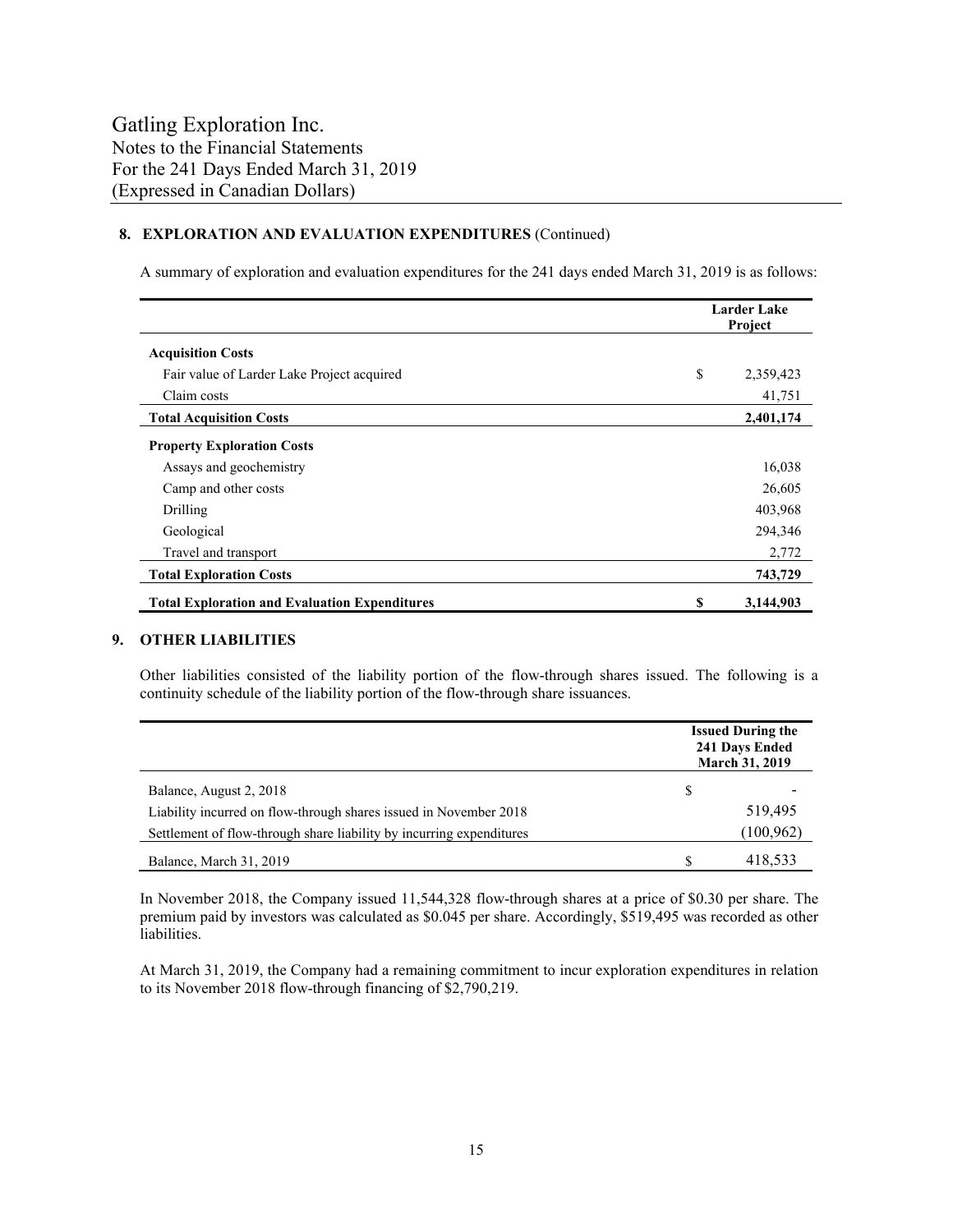#### **10. RELATED PARTY TRANSACTIONS**

These amounts of key management compensation are included in the amounts shown on the statement of comprehensive loss:

|                                                                                                                       | 241 Days Ended<br><b>March 31, 2019</b> |           |
|-----------------------------------------------------------------------------------------------------------------------|-----------------------------------------|-----------|
| Short-term compensation (consulting fees, exploration and<br>evaluation costs, management fees and professional fees) |                                         | 530,000   |
| Share-based compensation                                                                                              |                                         | 735,834   |
|                                                                                                                       |                                         | 1,265,834 |

During the 241 days ended March 31, 2019, short-term compensation to related parties consisted of \$70,000 in consulting fees, \$100,000 in exploration and evaluation costs, \$290,000 in management fees and \$70,000 in professional fees.

Transactions with related parties are included in the amounts shown on the statement of comprehensive loss as follows:

|                                                                                                | 241 Days Ended<br><b>March 31, 2019</b> |        |
|------------------------------------------------------------------------------------------------|-----------------------------------------|--------|
| Related company controlled by officer and director<br>(consulting fees and office and general) |                                         | 60,000 |
| Related company with common officers (rent)                                                    |                                         | 15,000 |
|                                                                                                |                                         | 75,000 |

As at March 31, 2019, the Company had payables of \$31,257 related to shared office and administrative expenses with a company controlled by an officer and director.

As at March 31, 2019, the Company had prepaids of \$11,300 related to exploration expenses with a company controlled by a member of key management.

#### **11. SHARE CAPITAL**

a) Authorized

Unlimited number of common voting shares without par value

b) Issued and outstanding

*During the 241 days ended March 31, 2019*

On September 21, 2018, the Company issued 33,426,512 common shares valued at \$9,359,423 as part of the Arrangement (notes 1 and 8).

On November 26, and 30, 2018, the Company closed private placements for gross proceeds of \$3,463,298 in two tranches. The Company issued 11,544,328 flow-through common shares of the Company at a price of \$0.30.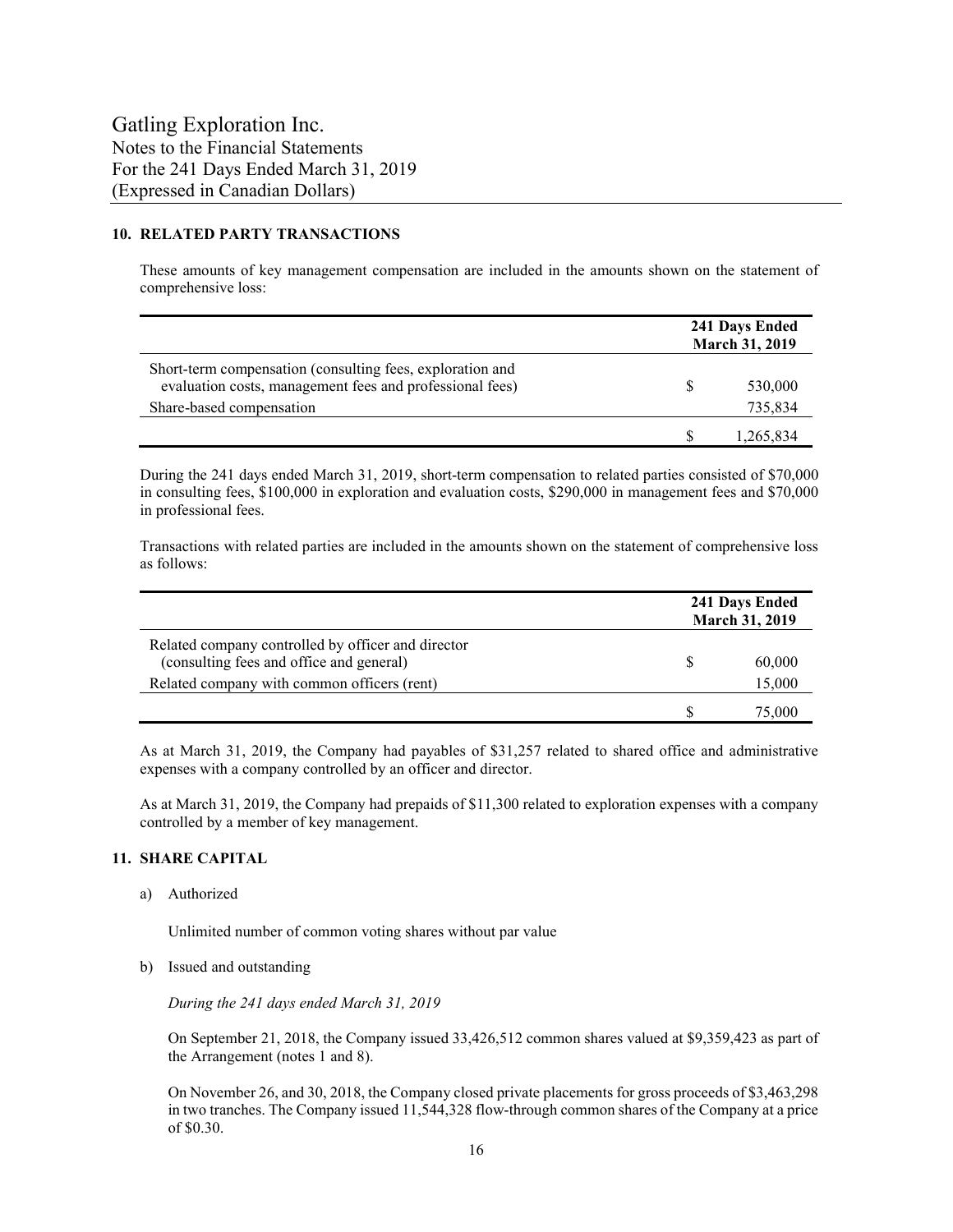#### **11. SHARE CAPITAL** (Continued)

b) Issued and outstanding (continued)

The premium paid by investors on the flow-through shares was calculated as \$0.045 per share. Accordingly, \$519,495 was recorded as other liabilities. The underwriters received 500,000 common shares valued at \$185,000. Additional share issue costs of \$18,916 were incurred.

During the 241 days ended March 31, 2019, the Company issued 200,000 common shares for proceeds of \$42,000 on the exercise of 200,000 stock options. The value of the stock options of \$52,477 was transferred to share capital from share-based payments reserve upon exercise.

c) Stock options

The Company has a stock option plan to grant incentive stock options to directors, officers, employees and consultants. Under the plan, the aggregate number of common shares that may be subject to option at any one time may not exceed 10% of the issued common shares of the Company as of that date, including options granted prior to the adoption of the plan. Options granted may not exceed a term of 10 years, and the term will be reduced to one year following the date of death of the optionee. All options vest when granted unless they are otherwise specified by the Board of Directors or if they are granted for investor relations activities. Options granted for investor relations activities vest over a twelve-month period with no more than 25% of the options vesting in any three-month period.

Stock option transactions and the number of stock options outstanding are summarized as follows:

|                                  | 241 Days Ended<br><b>March 31, 2019</b> |                     |
|----------------------------------|-----------------------------------------|---------------------|
|                                  |                                         | Weighted<br>Average |
|                                  | Number of                               | Exercise            |
|                                  | Options                                 | Price               |
| Outstanding, beginning of period |                                         |                     |
| Granted                          | 4,725,000                               | \$0.24              |
| Exercised                        | (200,000)                               | \$0.21              |
| Outstanding, end of period       | 4,525,000                               | \$0.25              |

The weighted average share price on the date of exercise was \$0.45.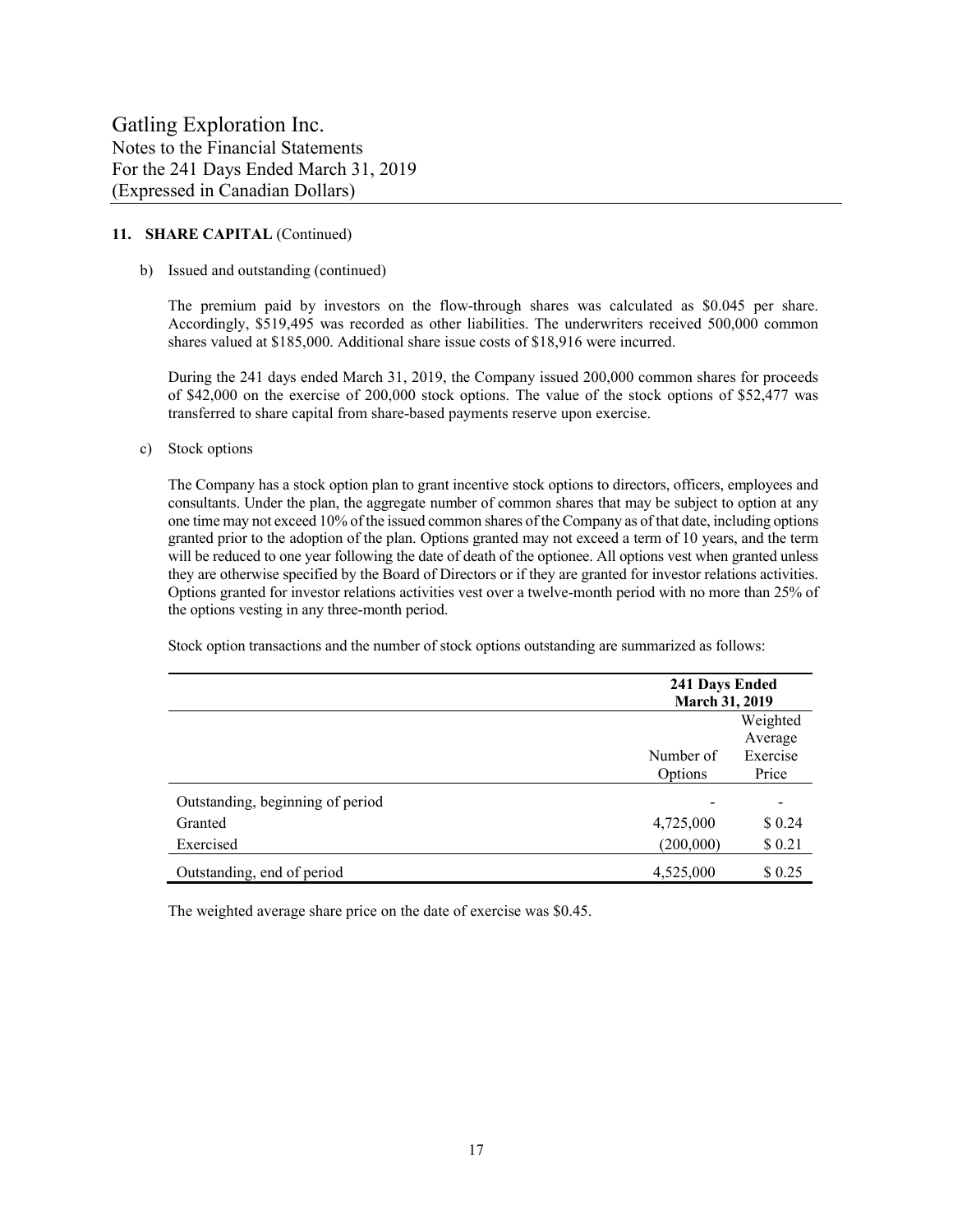## **11. SHARE CAPITAL** (Continued)

#### c) Stock options (continued)

The following stock options were outstanding and exercisable at March 31, 2019:

| <b>Expiry Date</b> | Weighted Average<br>Remaining<br>Contractual Life in<br>Years | <b>Exercise Price</b> | Outstanding | Exercisable |
|--------------------|---------------------------------------------------------------|-----------------------|-------------|-------------|
| October 15, 2021   | 2.55                                                          | \$0.21                | 3,125,000   | 3,125,000   |
| February 13, 2022  | 2.88                                                          | \$0.33                | 1,000,000   | 1,000,000   |
| February 27, 2022  | 2.92                                                          | \$ 0.31               | 400,000     | 400,000     |
|                    | 2.65                                                          |                       | 4,525,000   | 4,525,000   |

The Company applies the fair value method using the Black-Scholes option pricing model in accounting for its stock options granted. Accordingly, share-based payments of \$1,265,689 were recognized during the 241 days ended March 31, 2019.

The fair value of each stock option granted was calculated using the following weighted average assumptions:

|                                        | 241 Days Ended<br>March 31, 2019 |
|----------------------------------------|----------------------------------|
| Expected life (years)                  | 3.00                             |
| Risk-free interest rate                | 2.16%                            |
| Annualized volatility                  | 165%                             |
| Dividend yield                         | N/A                              |
| Stock price at grant date              | \$0.31                           |
| Exercise price                         | \$0.24                           |
| Weighted average grant date fair value | \$0.27                           |

Option pricing models require the input of highly subjective assumptions regarding volatility. The Company has used historical volatility and the volatility of a comparable company to estimate the volatility of the share price.

During the 241 days ended March 31, 2019, the Company transferred \$52,477 from the share-based payments reserve to share capital upon exercise of 200,000 stock options.

# **12. SEGMENTED DISCLOSURE**

 $\overline{a}$ 

The Company has one operating segment, being mineral exploration and development. All of the Company's assets are located in Canada.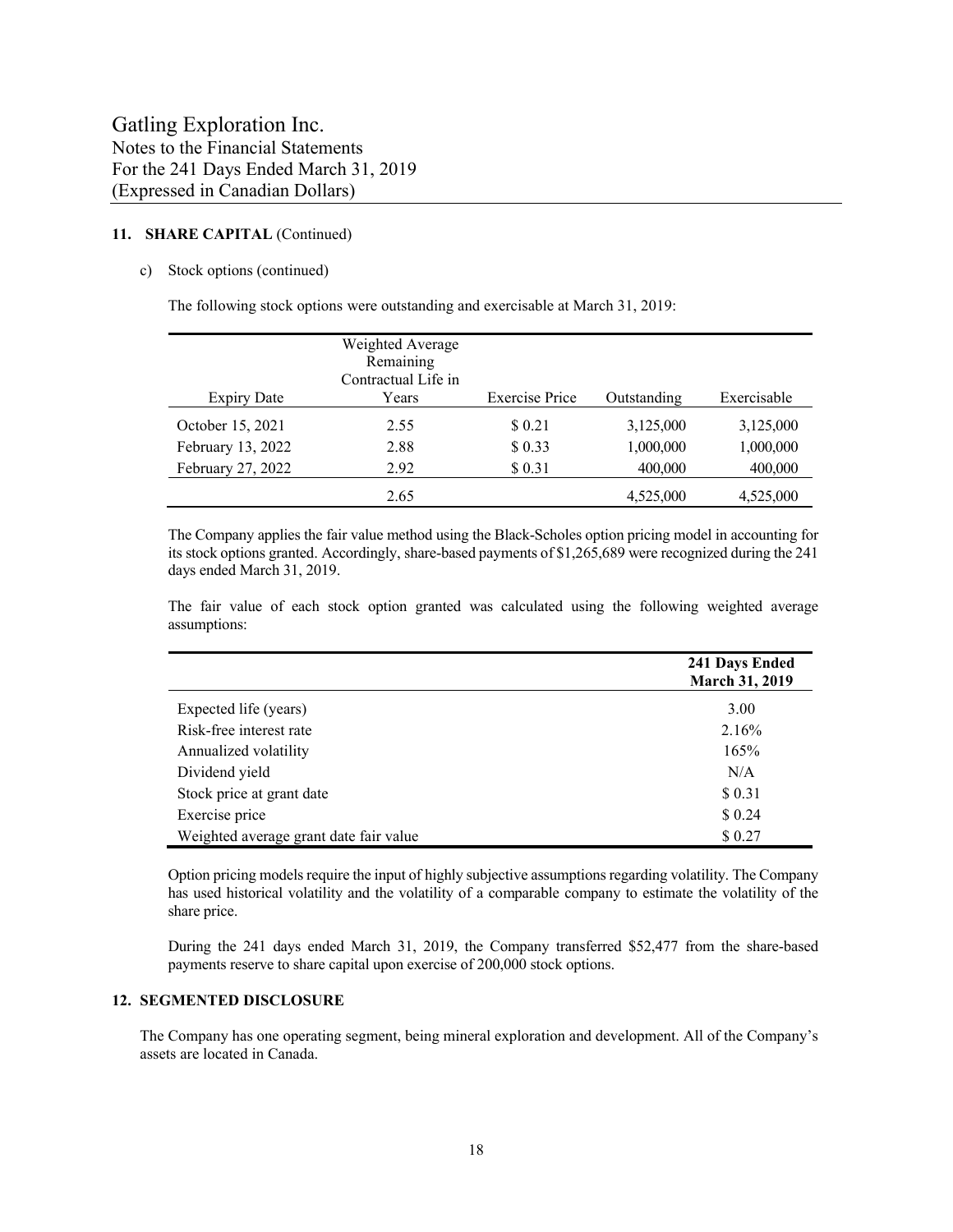# **13. INCOME TAXES**

A reconciliation of income taxes at statutory rates with reported taxes is as follows:

|                                                                      | <b>March 31, 2019</b> |
|----------------------------------------------------------------------|-----------------------|
| Loss for the period before income taxes<br>Statutory income tax rate | (5,468,786)<br>27.00% |
| Income tax benefit computed at statutory tax rate                    | (1,477,000)           |
| Items not deductible for income tax purposes                         | 962,000               |
| Unrecognized benefit of deferred income tax assets                   | 515,000               |
| Income tax expense (recovery)                                        |                       |

The significant components of the Company's deferred income tax assets and deferred income tax liabilities at March 31, 2019 are presented below:

|                                                            | <b>March 31, 2019</b> |
|------------------------------------------------------------|-----------------------|
| Non-capital losses carried forward                         | 314,000               |
| Excess of unused exploration expenditures for Canadian tax |                       |
| purposes over carrying value of mineral property interests | 30,000                |
| Share issue costs                                          | 44,000                |
|                                                            | 388,000               |
| Unrecognized deferred income tax assets                    | (388,000)             |
| Net deferred income tax assets                             |                       |

The Company has non-capital losses of \$1,163,000 available for carry-forward to reduce future years' income for income tax purposes. These losses expire as follows:

| 2039 | w | 1,163,000 |
|------|---|-----------|
|------|---|-----------|